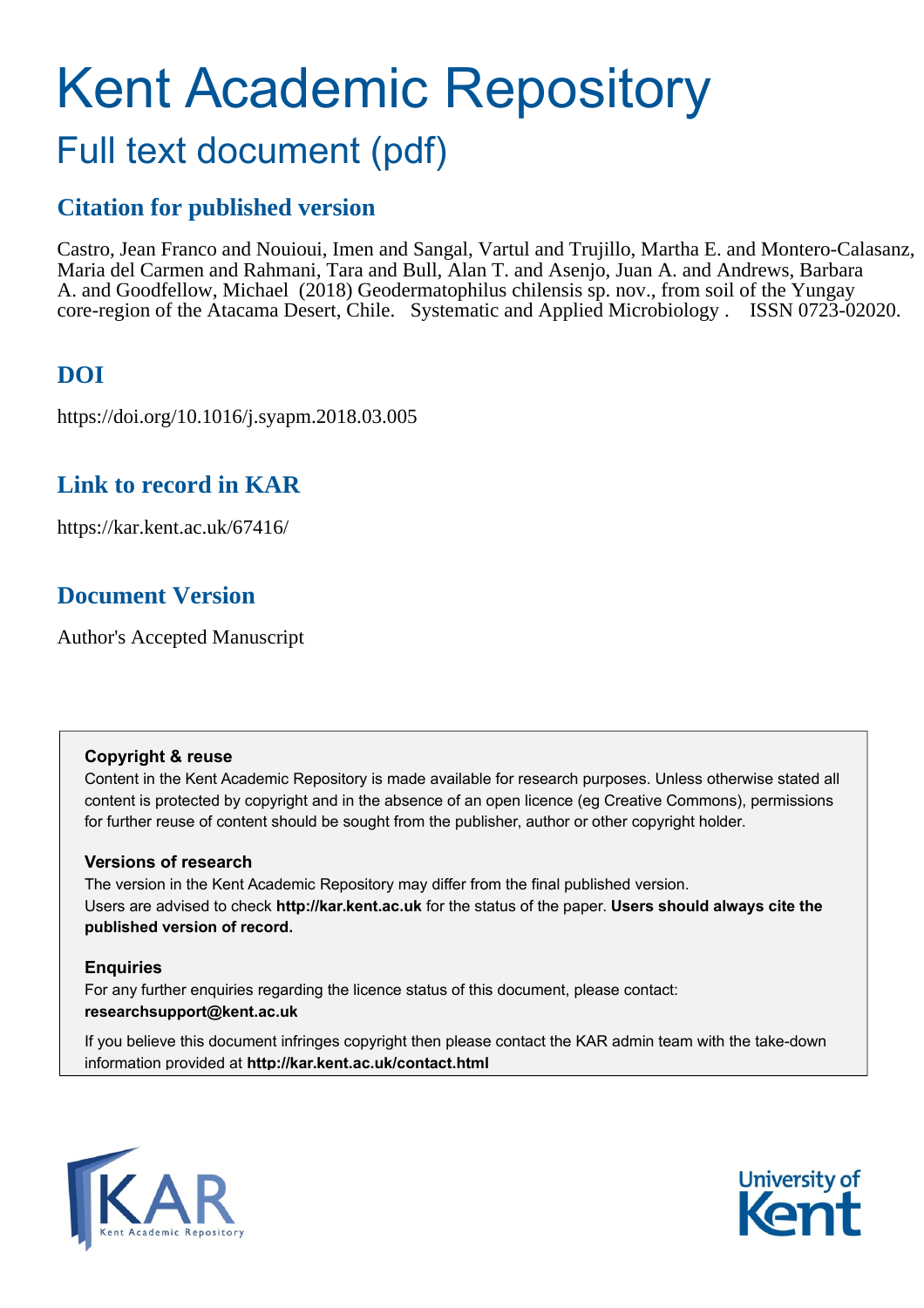## Accepted Manuscript

Title: *Geodermatophilus chilensis* sp. nov., from soil of the Yungay core-region of the Atacama Desert, Chile

Authors: Jean Franco Castro, Imen Nouioui, Vartul Sangal, Martha E. Trujillo, Maria del Carmen Montero-Calasanz, Tara Rahmani, Alan T. Bull, Juan A. Asenjo, Barbara A. Andrews, Michael Goodfellow

PII: S0723-2020(18)30129-2 DOI:<https://doi.org/10.1016/j.syapm.2018.03.005> Reference: SYAPM 25906

To appear in:

Received date: 3-11-2017 Revised date: 14-3-2018 Accepted date: 22-3-2018

Please cite this article as: Jean Franco Castro, Imen Nouioui, Vartul Sangal, Martha E.Trujillo, Maria del Carmen Montero-Calasanz, Tara Rahmani, Alan T.Bull, Juan A.Asenjo, Barbara A.Andrews, Michael Goodfellow, Geodermatophilus chilensis sp.nov., from soil of the Yungay core-region of the Atacama Desert, Chile, Systematic and Applied Microbiology<https://doi.org/10.1016/j.syapm.2018.03.005>

This is a PDF file of an unedited manuscript that has been accepted for publication. As a service to our customers we are providing this early version of the manuscript. The manuscript will undergo copyediting, typesetting, and review of the resulting proof before it is published in its final form. Please note that during the production process errors may be discovered which could affect the content, and all legal disclaimers that apply to the journal pertain.

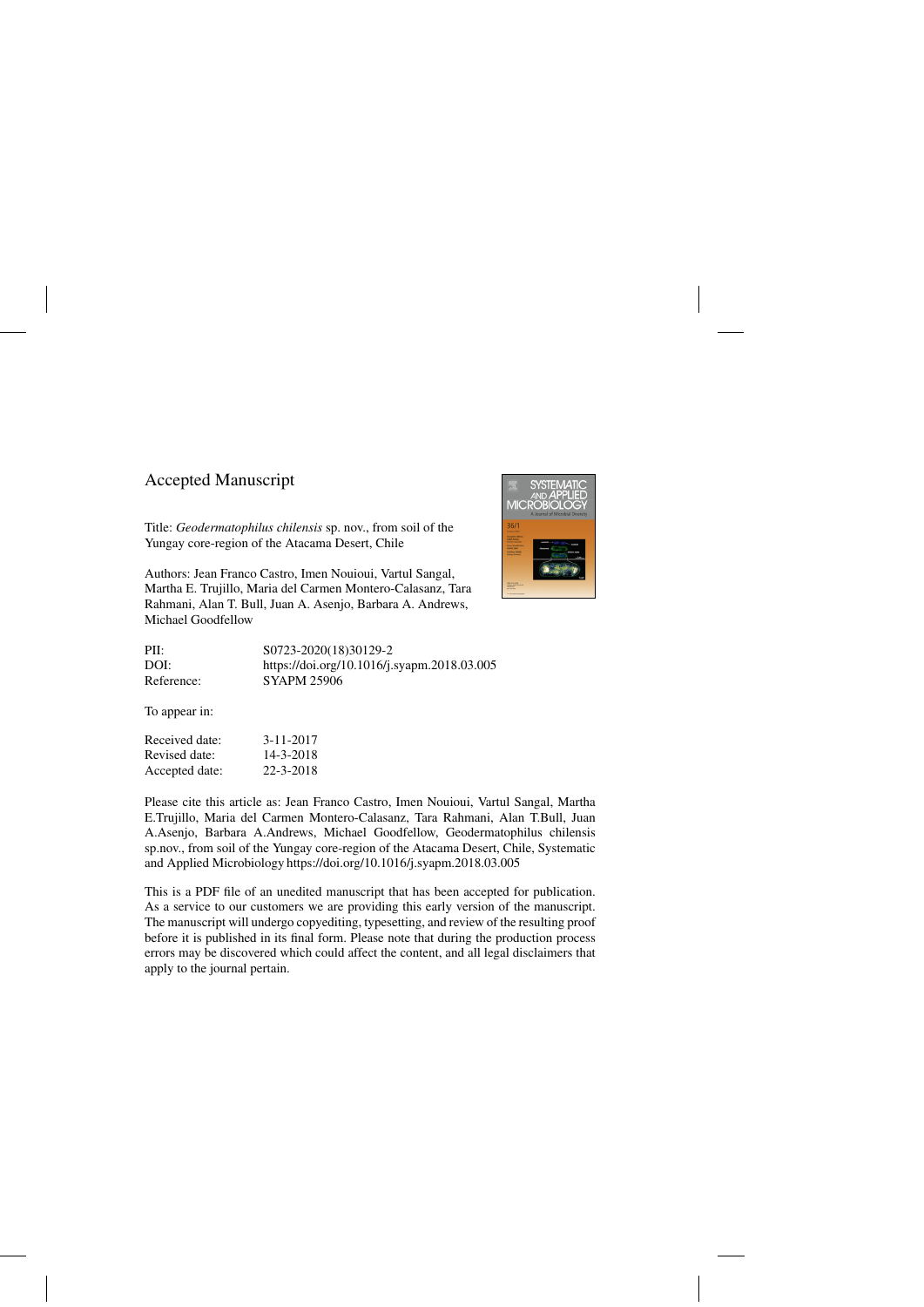## *Geodermatophilus chilensis* **sp. nov., from soil of the Yungay core-region of the Atacama Desert, Chile**

Running title: *Geodermatophilus chilensis* sp. nov.

Jean Franco Castro<sup>1,2</sup>, Imen Nouioui<sup>1</sup>, Vartul Sangal<sup>3</sup>, Martha E. Trujillo<sup>4</sup>, Maria del Carmen Montero-Calasanz<sup>1</sup>, Tara Rahmani<sup>1</sup>, Alan T. Bull<sup>5</sup>, Juan A. Asenjo<sup>2</sup>, Barbara A. Andrews<sup>2</sup> and Michael Goodfellow1\* Jean Franco Castro<sup>1,2</sup>, Imen Nouioui<sup>1</sup>, Vartul Sangal<sup>3</sup>, Martha E. Trujillo<sup>4</sup>, Maria del Carmen<br>Montero-Calasanz<sup>1</sup>, Tara Rahmani<sup>1</sup>, Alan T. Bull<sup>3</sup>, Juan A. Asenjo<sup>2</sup>, Barbara A. Andrews<sup>2</sup><br>and Michael Goodfellow<sup>17</sup>

- <sup>1</sup> School of Biology, Ridley Building, Newcastle University, Newcastle upon Tyne NE1 7RU, United Kingdom
- <sup>2</sup> Centre for Biotechnology and Bioengineering (CeBiB), Department of Chemical Engineering and Biotechnology, University of Chile, Beauchef 851, Santiago, Chile
- <sup>3</sup> Faculty of Health and Life Sciences, Northumbria University, Newcastle upon Tyne, NE1 8ST, United Kingdom
- <sup>4</sup> Departamento de Microbiología y Genética, Universidad de Salamanca, Campus Miguel de Unamuno, 37007 Salamanca, Spain
- <sup>5</sup> School of Biosciences, University of Kent, Canterbury CT2 7NJ, Kent, United Kingdom

\*To whom correspondence should be addressed: phone +44-(0)191 2087706; email: m.goodfellow@ncl.ac.uk.

Subject category: New taxa: Actinobacteria

The GenBank accession numbers for the 16S rRNA gene sequences of strains  $B12^T$ , B20 and B25 are KX943328, KX943329 and KX943330, respectively. The GenBank accession number for the draft genome sequence of strain  $B12^T$  is NVPT00000000.

#### **Abstract**

A polyphasic study was undertaken to establish the taxonomic status of three representative *Geodermatophilus* strains isolated from an extreme hyper-arid Atacama Desert soil. The strains, isolates  $B12^T$ , B20 and B25, were found to have chemotaxonomic and morphological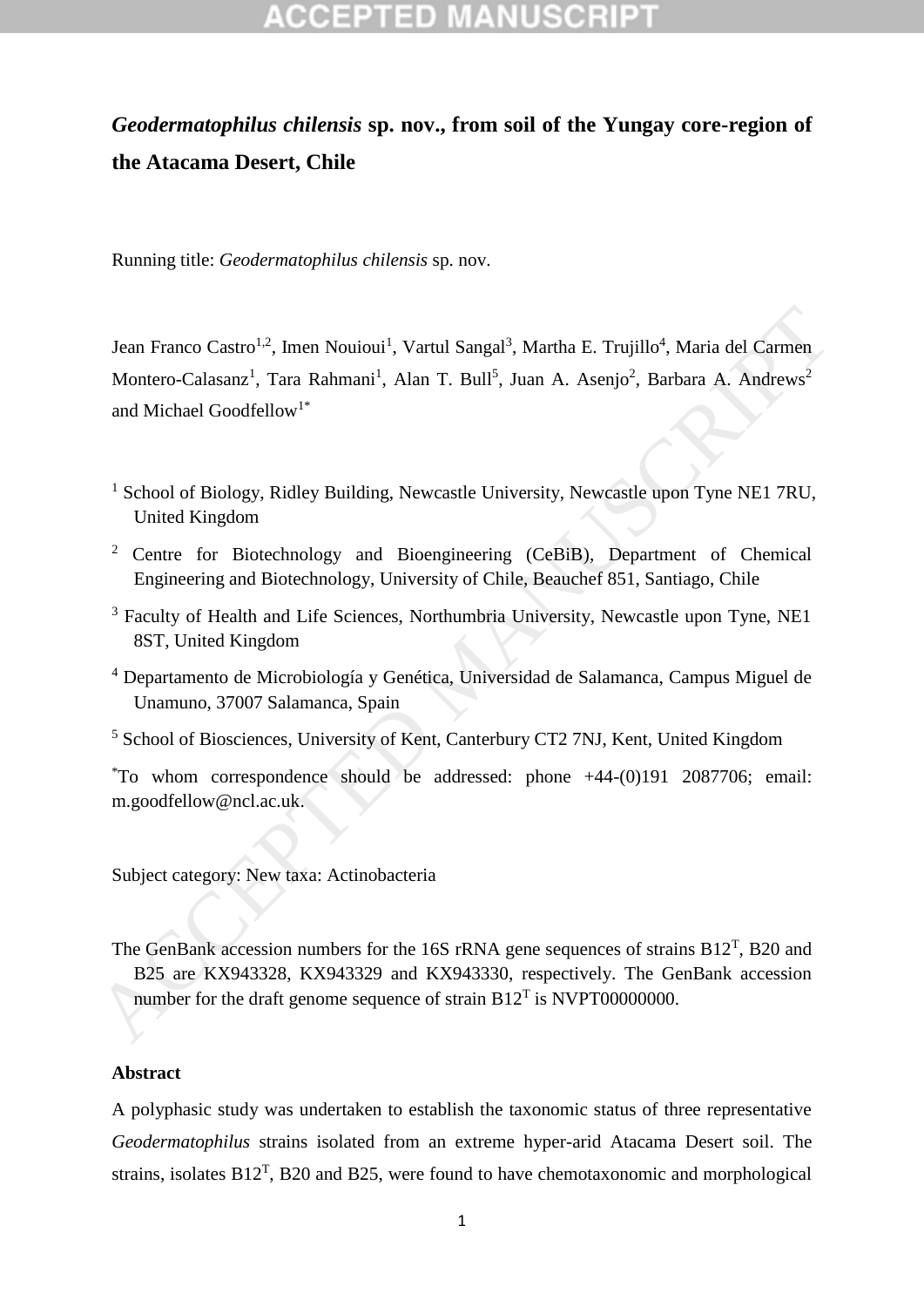## :GEPTED M

properties characteristic of the genus *Geodermatophilus*. The isolates shared a broad range of chemotaxonomic, cultural and physiological features, formed a well-supported branch in the *Geodermatophilus* 16S rRNA gene tree in which they were most closely associated with the type strain of *Geodermatophilus obscurus.* They were distinguished from the latter by BOX-PCR fingerprint patterns and by chemotaxonomic and other phenotypic properties. Average nucleotide identity, average amino acid identity and digital DNA-DNA hybridization values between the whole genome sequences of isolate  $B12<sup>T</sup>$  and *G. obscurus* DSM 43160<sup>T</sup> were 89.28%, 87.27% and 37.4%, respectively, metrics consistent with its classification as a separate species. On the basis of these data, it is proposed that the isolates be assigned to the genus *Geodermatophilus* as *Geodermatophilus chilensis* sp. nov. with isolate B12<sup>T</sup>(CECT  $9483^{\text{T}}$  = NCIMB 15089<sup>T</sup>) as the type strain. Analysis of the whole genome sequence of *G*. *chilensis* B12<sup>T</sup> with 5,341 open reading frames and a genome size of 5.5 Mb highlighted genes and gene clusters that encode for properties relevant to its adaptation to extreme environmental conditions prevalent in extreme hyper-arid Atacama Desert soils.

Keywords: *Geodermatophilus chilensis,* polyphasic taxonomy, Atacama Desert, wholegenome sequences.

#### **Introduction**

The genus *Geodermatophilus* [1] together with the genera *Blastococcus* [2], *Cumulibacter* [3], *Klenkia* [4] and *Modestobacter* [5] form the family *Geodermatophilaceae* [6, 7] of the order *Geodermatophilales* [8] which belongs to the class *Actinobacteria* [9]. Geodermatophili are recognised by using a combination of chemotaxonomic, morphological and physiological properties [10]. They are aerobic, Gram-stain positive actinobacteria which produce rudimentary substrate hyphae that develop into multilocular vesicles which release motile or non-motile propagules; have *meso*-diaminopimelic acid (*meso*-A2pm) as the diamino acid of the peptidoglycan, fatty acids rich in *iso*-branched components, tetrahydrogenated menaquinones with nine isoprene units (MK-9[H4]) as the major isoprenologue, glucose, galactose, mannose and ribose as diagnostic sugars; complex polar lipid patterns that generally contain diphosphatidylglycerol, phosphatidylethanolamine, phosphatidylcholine, phosphatidylinositol and usually phosphatidylglycerol and a genomic DNA G+C content within the range 74.0–76.0 mol% [4, 11, 12]. between the whole genome sequences of isolate B12<sup>T</sup> and *G. obscuras* DSM 43160<sup>T</sup> were<br>
89.28%, 87.27% and 37.4%, respectively, metrics consistent with its classification as a<br>
sequencal species Con the basis of these d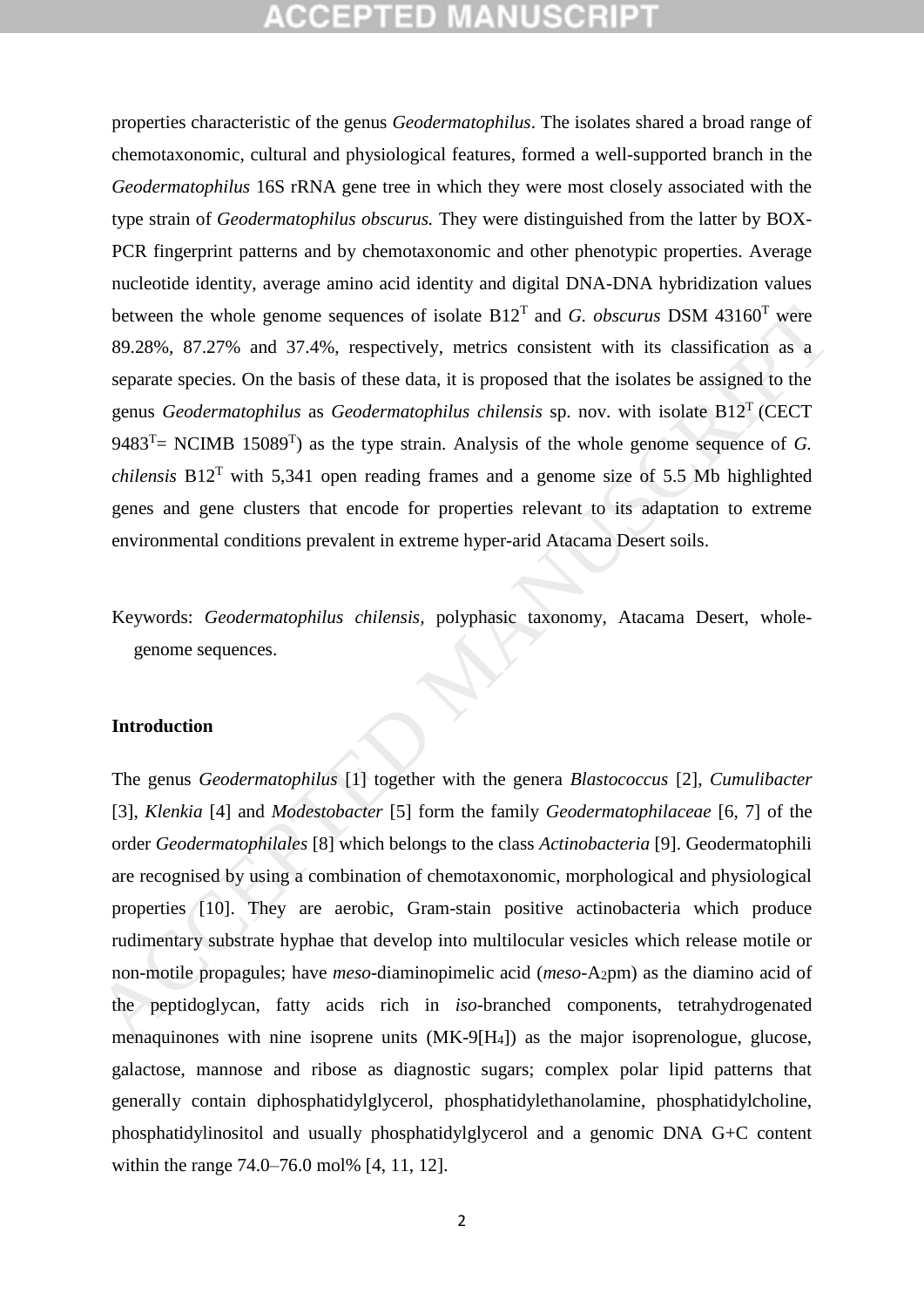## CCEPTED MANUSCR

At the time of writing, the genus *Geodermatophilus* encompasses 18 validly published species that form a well-supported clade in the *Geodermatophilaceae* 16S rRNA gene tree [11-13] and which can be distinguished using a broad range of phenotypic properties [11, 12, 14]. Nearly all of these taxa have been recognised within the last five years, as exemplified by *Geodermatophilus amargosae* [13], *Geodermatophilus aquaeductus* [15], *Geodermatophilus bullaregiensis* [11], *Geodermatophilus nigrescens* [16], *Geodermatophilus sabuli* [17] and *Geodermatophilus pulveris* [12]. Despite the recent surge in the number of *Geodermatophilus* species the genus remains underspeciated [18-20]. *Geodermatophilus* strains tend to be associated with soils, notably desert soils [1, 16, 21-30] though there is evidence that they are more widely distributed in the environment [15, 30, 31]. Geodermatophili tend to be resistant to adverse environmental conditions such as desiccation, ionizing radiation and UV light [11, 12, 15, 30, 32]. Analyses of the genome [33] and the proteome [34] of the type strain of *Geodermatophilus obscurus*, the type species of the genus, provide an insight into how geodermatophili adapt to extreme environmental conditions, relevant factors are considered to include pigmentation, catalase production and DNA repair mechanisms. sabuli [17] and *Geodermatophilus* pulveris [12]. Despite the recent sarge in the number of *Geodermatophilus* species the genus remains underspeciated [18-20]. *Geodermatophilus* systims lend to be associated with soits,

The present study was undertaken to establish the taxonomic provenance of three representative *Geodermatophilus* strains isolated from an extreme hyper-arid Atacama Desert soil. The isolates, strains  $B12^T$ ,  $B20$  and  $B25$ , were compared with the type strains of *Geodermatophilus* species using genotypic and phenotypic properties known to be of value in the delineation of species of *Geodermatophilus* [11, 12, 25] and found to form a novel species. The name proposed for this species is *Geodermatophilus chilensis* with isolate B12<sup>T</sup> as the type strain. Analysis of the whole genome sequence generated for this strain gave an insight into how such strains may have adapted to the harsh environmental conditions prevalent in extreme hyper-arid Atacama Desert soils.

#### **Materials and methods**

#### *Isolation of strains*

*Geodermatophilus* strains were isolated from an extreme hyper-arid soil sample collected by one of us (ATB) in November 2010 from the Yungay core-region of the Atacama Desert (24° 06'18.6''S/ 70° 01° 55.6W) at 1002 m above sea level. One gram of the soil sample was suspended in 4.5 ml of ¼ strength Ringer's solution (Oxoid), shaken on a tumble shaker,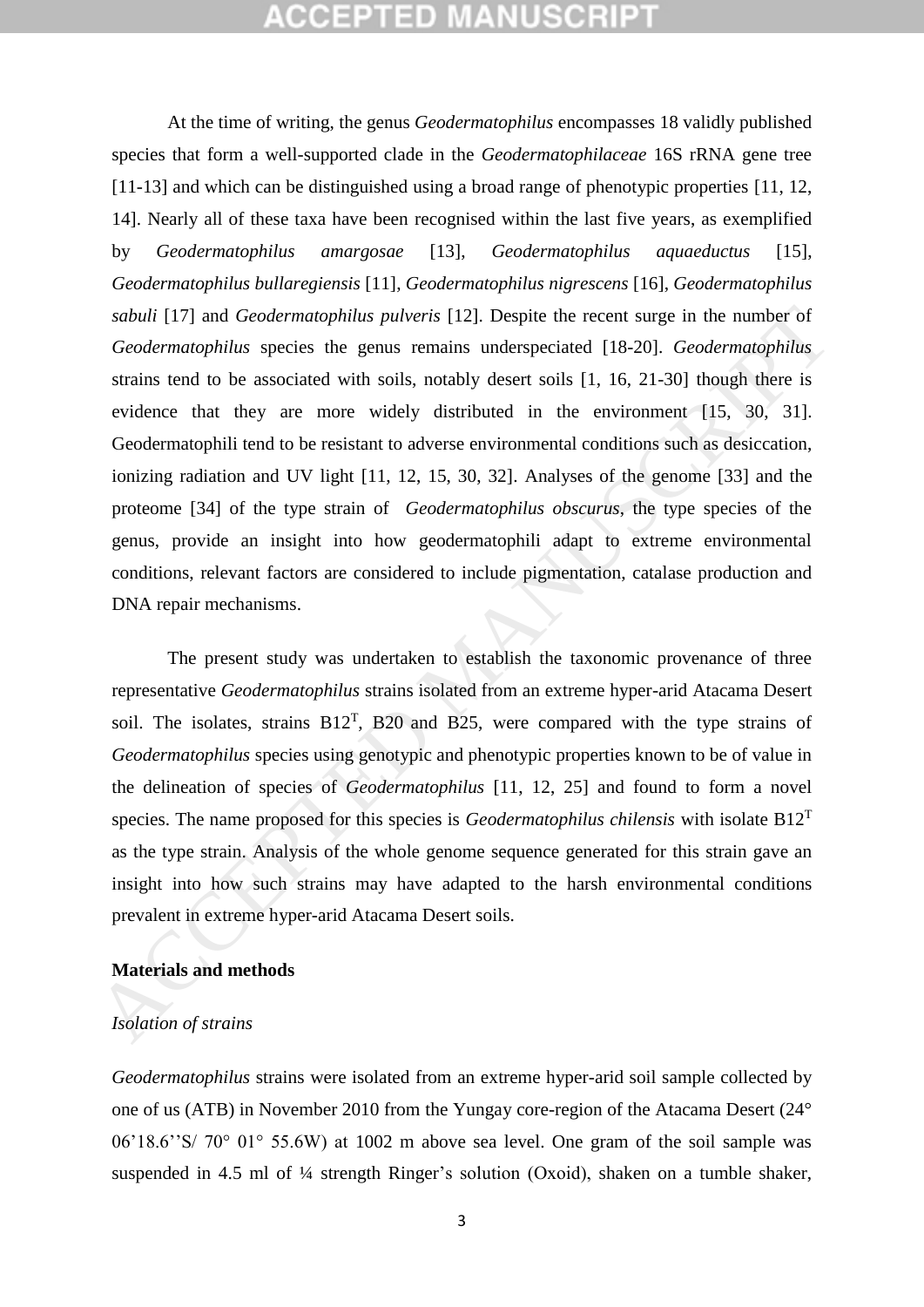heated at 55 $\degree$ C for 6 minutes prior to preparation of  $10^{-2}$  and  $10^{-3}$  dilutions in Ringer's solution. Aliquots (100µl) of each of the tenfold dilutions were spread, in triplicate, over *Geodermatophilus obscurus* agar [35] supplemented with nalidixic acid (10µg/ml) and cycloheximide and nystatin (each at 25µg/ml). The isolation plates had been dried for 15 minutes at room temperature before incubation, as recommended by Vickers and Williams [36]. After incubation at 28°C for 2 weeks presumptive *Geodermatophilus* isolates were counted and expressed as the number of colony forming units (cfu) per gram dry weight soil.

#### *Test strains: maintenance and cultural conditions*

Three representative *Geodermatophilus* strains, isolates B12<sup>T</sup> , B20 and B25, were taken from the isolation plates and together with the type strain of *G. obscurus* DSM 43160<sup>T</sup> maintained on slopes of GYM *Streptomyces* agar (DSMZ medium N° 65) at room temperature and as suspensions of cells in 20% v/v glycerol at  $-20^{\circ}$ C and  $-80^{\circ}$ C. Biomass for most of the chemotaxonomic analyses was harvested from GYM *Streptomyces* broths which had been shaken at 180 rpm in 500 ml baffled flasks for 7 days at 28°C following inoculation with 10 ml of the respective strains prepared in 50 ml of the same medium; the biomass preparations were washed twice in distilled water and freeze dried. Biomass for the corresponding fatty acid analyses was prepared from slopes of GYM *Streptomyces* agar that had been incubated for 4 days at 28°C then washed twice in distilled water and freeze dried. In turn, biomass for the molecular systematic studies was prepared from 5 ml GYM *Streptomyces* broths which had been incubated at 28°C for 10 days prior to washing twice in distilled water and stored at room temperature. counted and expressed as the number of colony forming units (cfu) per gram dry weight soil.<br>
Test strains: maintenance and cultural conditions<br>
Three representative *Geodermatophilus* strains. isolates B12<sup>T</sup>, B20 and B25

### *Phylogenetic analyses*

Genomic DNA was extracted from isolates  $B12^T$ , B20 and B25 following the procedure described by Kieser et al. [37]. PCR mediated amplification of 16S rRNA gene sequences was performed in a final volume of 25 ul using primers 27f (5'AGAGTTTGATCMTGGCTCAG-3') and 1525r (5'-AAGGAGGTGATCCAGCC-3') [38], 100 ng of gDNA and MyFiM mix (Bioline, UK) following the protocol of the manufacturer; the PCR conditions were 5 minutes at 95°C followed by 30 cycles of 30 seconds at both 95°C and 55°C, and 23 seconds at 72°C. The PCR products were cleaned with exonuclease I and shrimp alkaline phosphatase (NEB, UK; #E2622S), sequenced (Geneius Ltd; Cramlington, UK) using Big Dye® terminator v3.1 cycle sequencing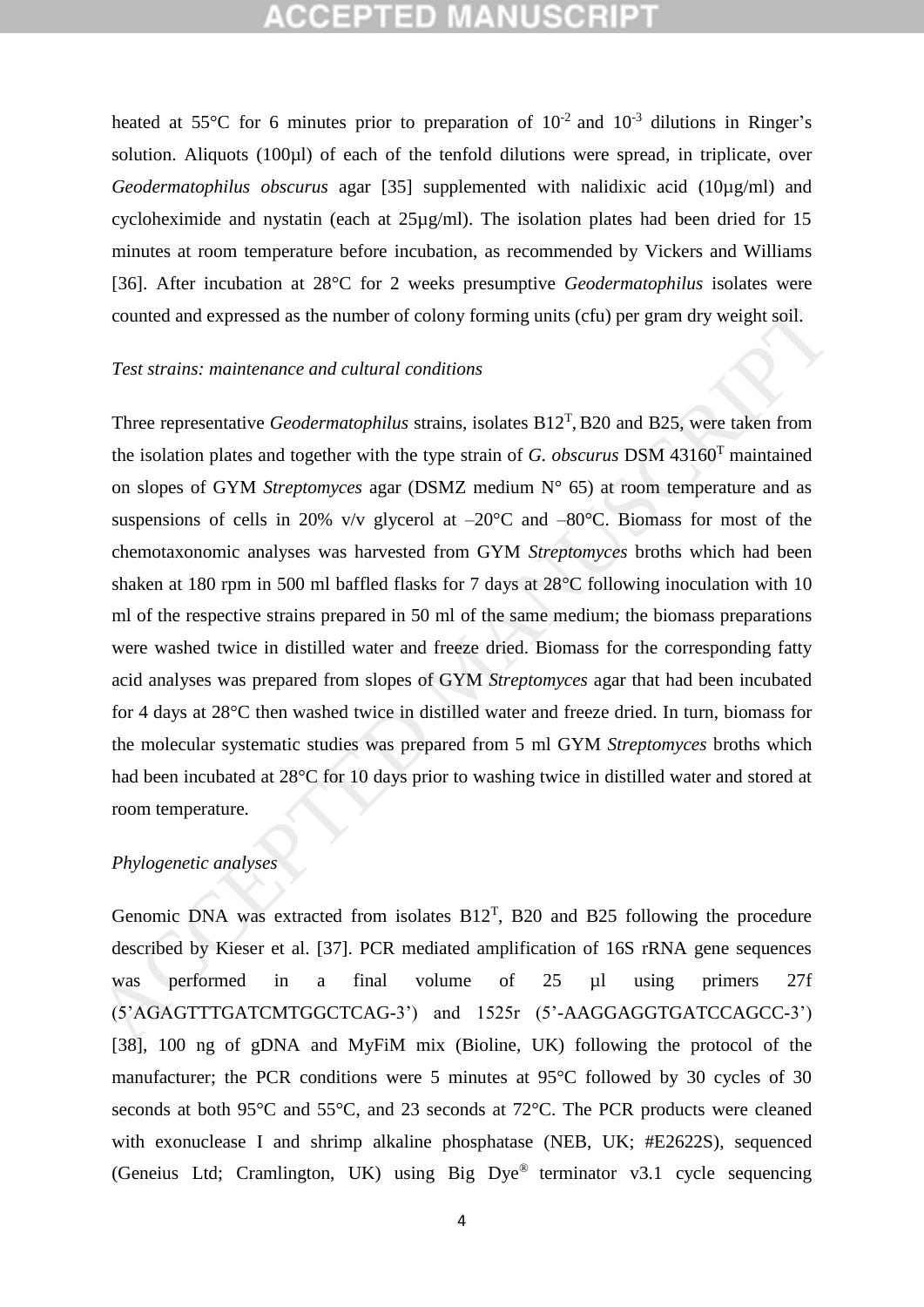## :CEPTED MAN

(ThermoFisher Scientific Inc.) on an ABI sequence model 3730.1 (Applied Biosystems) and assembled using Pregap 4 and Gap4 software from the Staden package version 20.069 [39]. The resultant 16S rRNA gene sequences of isolates  $B12<sup>T</sup>$  (1448 bp), B20 (1457 bp) and B25 (1443 bp) were compared against the database of 16S rRNA sequences of *Archaea* and *Bacteria* using the Basic Local Alignment Tool (BLAST) [40] at the National Center for Biotechnology Information (NCBI) website. The sequences of the isolates were compared against corresponding 16S rRNA gene sequences of the type strains of *Geodermatophilus*  species retrieved from the EzTaxon server [41]. Phylogenetic trees were inferred using MEGA software version 7.0 [42] and the neighbour-joining [43], maximum-likelihood [44], and maximum-parsimony algorithms [45] with 1000 bootstrap repetitions [46]. Alignment of the nucleotide sequences was achieved with MUSCLE software from MEGA [47] and evolutionary distances calculated with the Kimura-2-parameter model [48]. The resultant trees were rooted using the 16S rRNA gene sequence of *Modestobacter multiseptatus* DSM  $44406<sup>T</sup>$  using FigTree version 1.4.2 (http://tree.bio.ed.ac.uk/software/Figtree/). This software was used to visualize the phylogenetic trees. All of the figures were edited in Inkscape version 0.9 (http://linkscape.org.en/). A similarity table was generated from the sequence alignment file using PHYDIT version 1.0 software. against corresponding 16S RNA gene sequences of the type strains of *Geodermatophilus*<br>species retrieved from the E7Iaxon server [41]. Phylogenetic trees were inferred using<br>MEGA software version 7.01421 and the neighbour

### *BOX typing*

BOX-PCR fingerprints from genomic DNA extracted from the isolates were generated using the BOX A1R primer [49] and experimental conditions described previously [50].

#### *Chemotaxonomy*

The isolates were examined for chemotaxonomic markers found to be of value in the systematics of *Geodermatophilus* species [11, 12]. Standard chromatographic procedures were used to establish the isomers of  $A_2$ pm [51], isoprenoid quinones [52], whole-cell sugars [53] and polar lipids [54] with minor modifications from Kroppenstedt and Goodfellow [55] followed by two-dimensional thin-layer chromatography; isoprenoid quinones extracted from *Micromonospora luteifusca* GUI2<sup>T</sup> [56] were used as standards. In addition, fatty acids extracted from the isolates were methylated, analysed by following the protocol of the Sherlock Microbial Identification (MIDI) system, version 5 [57] and the resultant peaks identified using the ACTIN 6 database; the notation was according to that described in Montero-Calasanz et al. [30].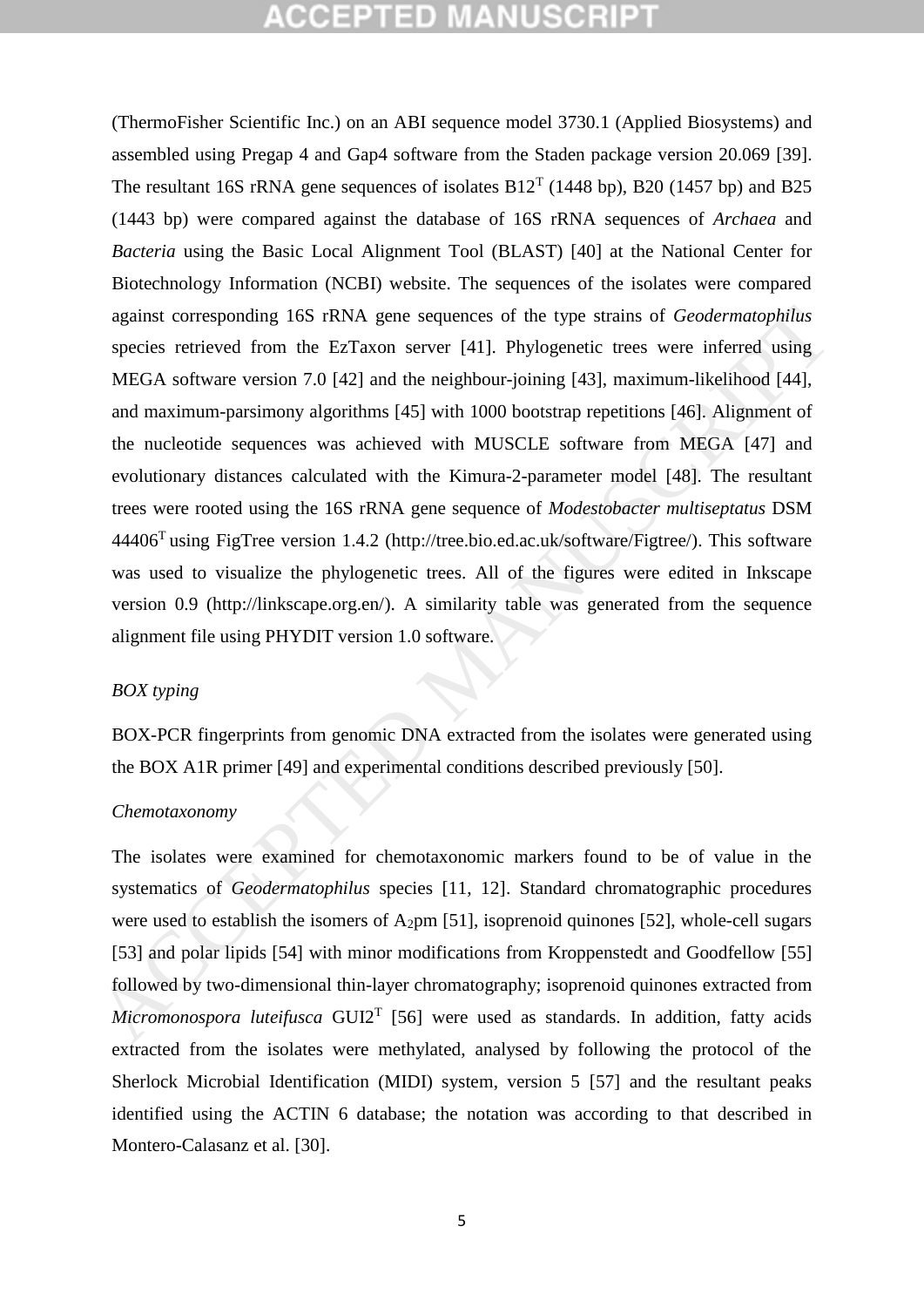### *Cultural and morphological properties*

Cultural features of the isolates were recorded on modified Bennett's (DSMZ medium N° 894), glucose-peptone-yeast extract-meat extract (GPHF; DSM medium N° 553), Luedemann's (DSMZ medium N° 877), potato dextrose (PD; DSMZ medium N° 129), peptone-yeast extract-glucose-vitamin solution (PYGV; DSMZ medium Nº 621) and Reasoner's 2A (DSMZ medium N° 830) agar plates and from tryptone-yeast extract, yeast extract-malt extract, oatmeal, inorganic-salts-starch, glycerol-asparagine, peptone-yeast extract-iron and tyrosine agar (ISP media 1–7 [58]) plates following incubation at 28<sup>o</sup>C for 3 weeks. Colony colours and those of diffusible pigments were recorded by comparison against chips from the Inter-Society Colour Council Natural Bureau of Standard Colour Charts [59]. In addition, isolate  $B12<sup>T</sup>$  was examined for motility and morphological features using methods described by Trujillo et al. [60].

### *Phenotypic properties*

The isolates and *G. obscurus* DSM 43160<sup>T</sup> were examined for a broad range of phenotypic properties known to be of value in the circumscription of species classified in the family *Geodermatophilaceae* [11, 61]. Enzyme profiles were determined, in duplicate, using API galleries, according to the instructions of the manufacturer (BioMérieux), following incubation at 28°C for 24 hours. GENIII microplates and an Omnilog device (Biolog Inc, Hayward, CA, USA) were used to establish the ability of the isolates to oxidise carbon, and nitrogen compounds and to show their resistance to inhibitory agents; the microplates were inoculated, in duplicate, with cells suspended in a viscous inoculating fluid (IF-C) provided by the manufacturer at a cell density of 83% transmittance and incubated at 28°C. Data from the replicated cultures recorded in phenotypic mode were analysed using the opm package 1.0.6 [62] for R [63] and RStudio [64]; reactions showing distinctly different results between the duplicated cultures were scored as variable. extract-mall extract, oatmeal, inorganic-salts-starch, glycerol-asparagine, peptone-yeast<br>extract-iron and tyrosine agar (ISP media 1-7 [58]) plates following incubation at 28°C for 3<br>weeks. Colony colours and those of di

The isolates and the type strains of *G. obscurus* were also tested for their capacity to grow over a range of temperatures (4, 10, 18, 28, 32, 37, 40, 45 and 50°C) and pH regimes (pH 5.0-12.0 at single unit intervals) and in the presence of various concentrations of sodium chloride (1.0, 1.5, 3.0, 5.0, 7.0, 10.0, 15.0 and 20.0%, w/v) using GYM *Streptomyces* agar as the basal medium. pH values were adjusted using either concentrated hydrochloric acid or sodium hydroxide as the isolates did not grow in the presence of pH buffers, as previously observed by Montero-Calansanz et al. [30]. The GYM *Streptomyces* medium was used to test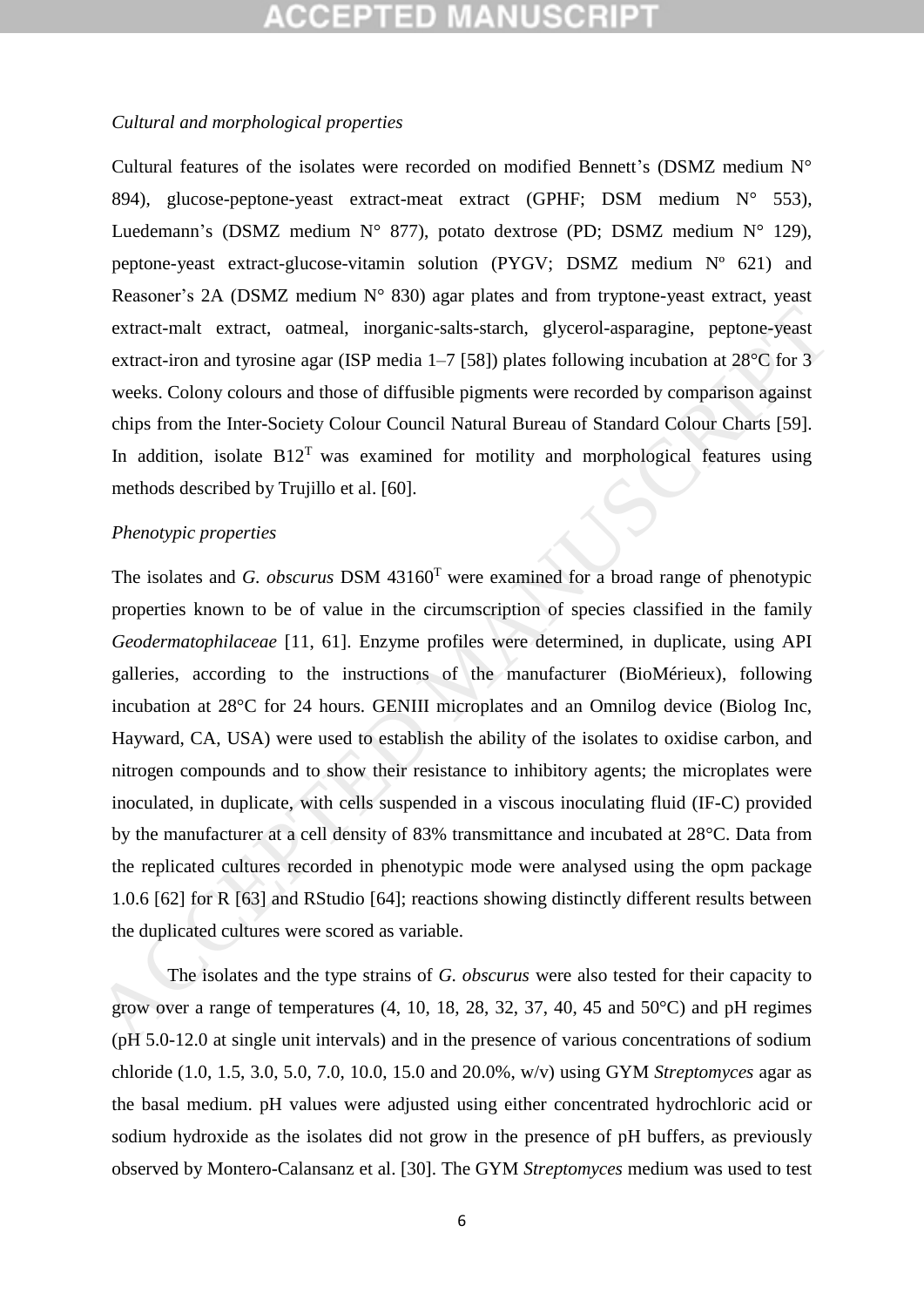## CCEPTED MANUSCRI

the capacity of the strains to degrade casein  $(1\%, w/v)$ , cellulose  $(1\%)$ , elastin  $(0.3\%)$ , gelatin (0.3%), guanine (0.5%), hypoxanthine (0.4%), starch (1%), L-tyrosine (0.4%), uric acid (0.5%) and xanthine (0.4%); their ability to degrade tributyrin was determined using tributyrin agar (Sigma-Aldrich). All of these tests were recorded after incubation at 28˚C for 14 days. Aesculin (0.1%) and arbutin (0.1%) hydrolysis were carried out using media and methods described by Williams et al. [65], the hydrolysis of urea (0.2%, w/v) after Christensen [66] and nitrate reduction following Schaal et al. [67]. Catalase production was detected by the formation of bubbles after mixing a drop of 3% hydrogen peroxide to fresh growth of the cultures on glass slides. Oxidase activity was determined in a 1% w/v solution of *N-N-N'-N'*-tetramethyl-1,4-phenlydiamine (Sigma-Aldrich) and the development of a blue purple colour recorded as a positive result [68]. The degradation and tolerance tests were carried out using a cell suspension equivalent to 5 on the McFarland scale [69] in Replidishes (Sterilin) that were inoculated using a multipoint inoculator (Denley Instruments Ltd; UK). The tolerance tests were carried out in triplicate and incubated for 3 weeks at 28°C, apart from the temperature tests.

### *Whole genome sequencing of isolate B12<sup>T</sup>and genomic analyses*

A single colony of strain B12<sup>T</sup> was used to inoculate 5 ml BHI broth (DSMZ medium  $N^{\circ}$ ) 215) and incubated at 28°C in a shaking incubator for 48 hours. Genomic DNA extracted from 1.5 ml of the culture was sequenced on an MiSeq instrument (Illumina). The reads were assembled into contigs using SPAdes 3.9.0 [70] and contigs <1000 bp in size discarded. The draft assembly has been submitted to GenBank (accession no.: NVPT00000000) and is publicly available. The genome sequence of *G. obscurus* DSM 43160<sup>T</sup> was obtained from GenBank (accession no.: NC\_013757). The genomes of strains B12<sup>T</sup> and *G. obscurus* DSM  $43160<sup>T</sup>$  were annotated using the RAST pipeline and a sequence based comparison made using the SEED Viewer [71, 72]. A two-way BLAST based average nucleotide identity (ANI) between the genomes of the strains and a two-way average amino acid identity (AAI) between their protein sequences were calculated using the online resource from the K. Konstantinidis group (http://enve-omics.ce.gatech.edu/; [73]). The digital DNA-DNA hybridization (dDDH) values between of the genome of the strains were calculated using the genome-to-genome distance calculator, GGDC 2.0 [74, 75]. Gene clusters for natural products were predicted using antiSMASH [76]. Christensen [66] and nitrate reduction following Schaal et al. [67]. Catalase production was<br>detected by the formation of hubbles after mixing a drop of 3% hydrogen pervale to fresh<br>growth of the cultures on glass lides.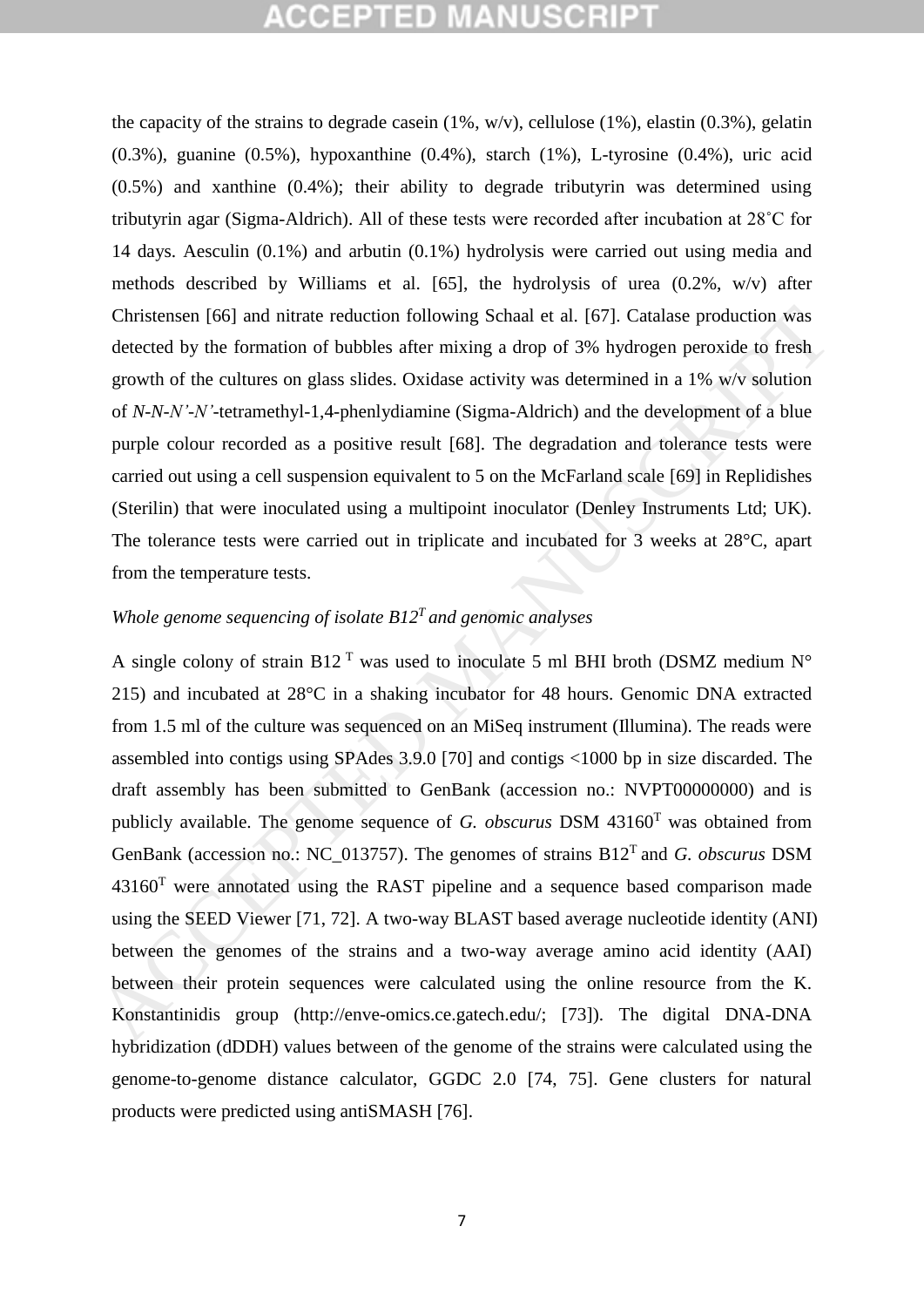#### **Results**

Small numbers of strains growing on the isolation plates were assigned to the genus *Geodermatophilus* as they formed irregular, black colonies; the overall colony count of these isolates corresponded to 16.4 cfu per gram dry weight soil; strains  $B12<sup>T</sup>$ , B20 and B25, taken to represent these colonies, were found to be Gram-stain positive and non-motile. They grew well on ISP media 2, 3, 5 and 7 but either scantly or poorly on ISP media 4 and 6, generally producing bluish-black colonies that turned completely black after a few weeks (Fig S1); diffusible pigments were not produced, apart from those formed by isolate  $B12<sup>T</sup>$  on tyrosine agar (Table 1). Isolate  $B12<sup>T</sup>$  displayed abundant growth on modified Bennett's and Luedemann's agar; very good growth was observed on GYM *Streptomyces*, R2A, GPHF, PYGV and PD agar plates. Overall, isolates B20 and B25 showed faster growth on GYM *Streptomyces* and modified Bennett's agar than isolate B12<sup>T</sup> . The latter formed multilocular vesicles (Fig 1) and short-rod and coccoid-shaped cells that had a tendency to remain aggregated.

The three isolates formed a well-supported clade in the *Geodermatophilus* 16S rRNA gene tree (Fig 2). Isolate  $B12^T$  shared 16S rRNA gene sequence similarities with isolates B20 and B25 of 99.8 and 99.9% respectively, values equivalent to 3 and 2 nucleotide (nt) differences at 1438 and 1439 locations. The isolates were most closely related to *G. obscurus* DSM 43160<sup>T</sup> sharing 16S rRNA gene sequence similarities with the latter of 98.96% (B12<sup>T</sup>), 98.87% (B20) and 98.96% (B25), values that correspond to 15 nt differences at 1448, 1457 and 1443, respectively. *G. siccatus* DSM 45419<sup>T</sup> and *G. poikilotrophus* DSM 44209<sup>T</sup> were also closely related to the isolates sharing 16S rRNA gene similarities values with them that were in the range 98.86 and 98.68, values well above the threshold of 98.65% for recognising members of a novel species [77]. The 16S rRNA gene sequence similarities with the remaining type strains of *Geodermatophilus* species fell within the range 98.61 to 96.46%, values equivalent to 20 and 45 nt differences, respectively. producing bluish-black colonies that turned completely black after a few weeks (Fig S1);<br>diffusible pigments were not produced, apart from those formed by isolate B12<sup>T</sup> on tyrosine<br>agar (Table 1). Isolate B12<sup>T</sup> displaye

The BOX-PCR profiles of the isolates show that they are genetically diverse and hence are not clones (Fig 3).

#### *Chemotaxonomy*

The isolates were found to contain *meso*-A2pm as the diamino acid of the peptidoglycan (Fig S2), MK-9( $H_4$ ) and MK-9( $H_2$ ) as predominant isoprenologues in a ratio of 10:1 (Fig S3),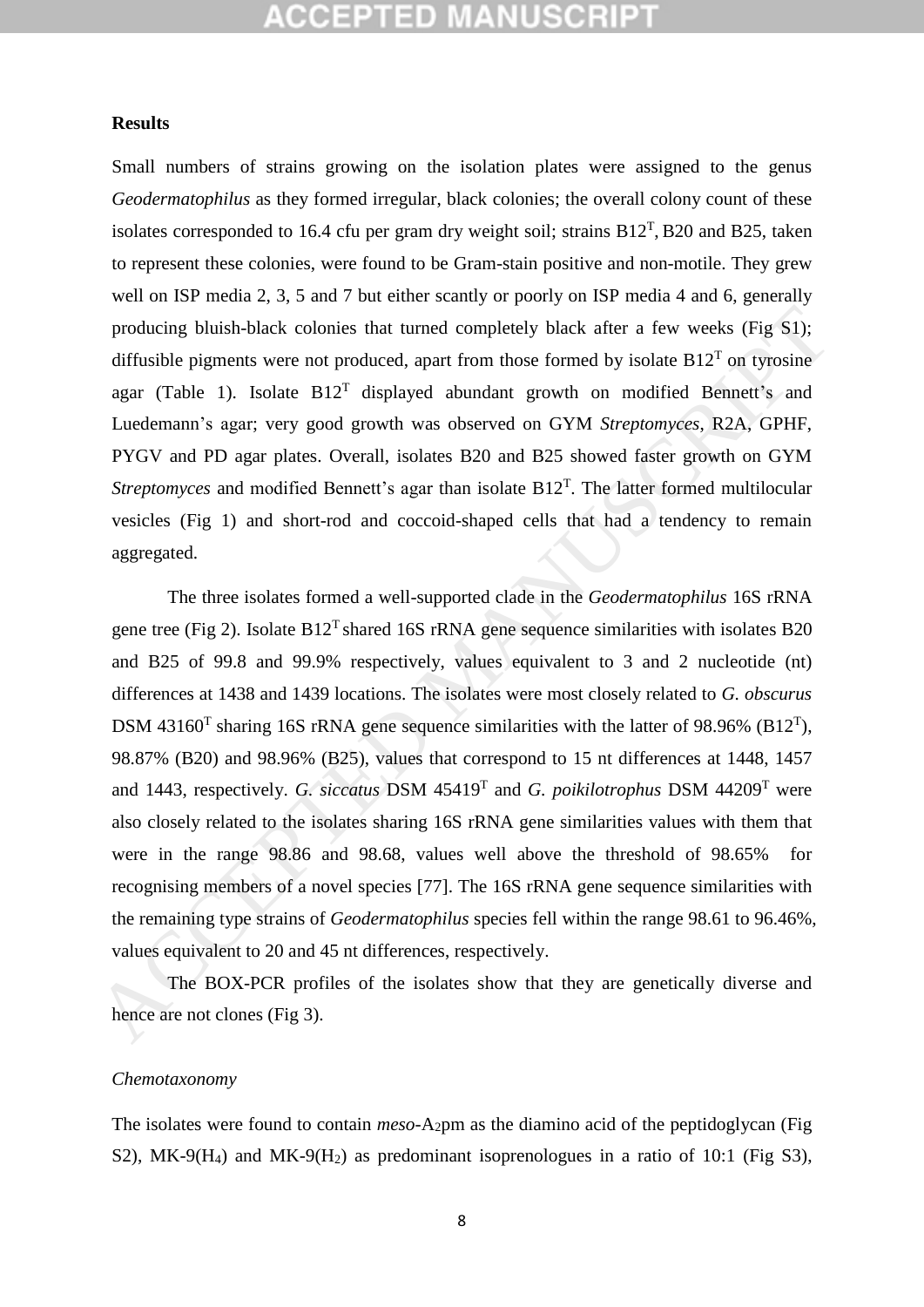polar lipid patterns consisting of diphosphatidylglycerol, phosphatidylcholine, phosphatidylethanolamine, phosphatidylinositol, phosphoglycolipid with either one or two additional unidentified lipids (Fig S4) and whole-organism hydrolysates rich in glucose and galactose with traces of ribose and xylose; the other trace sugars, arabinose and mannose, were discontinuously distributed (Fig S5). The detection of complex mixtures of saturated branched chain fatty acids in the isolates is in good agreement with previous reports [11, 12, 15, 17, 25, 26, 28]. In general, it is apparent from such studies that geodermatophili contain major amounts of iso-C<sub>15:0</sub> and iso-C<sub>16:0</sub> fatty acids though other predominant fatty acids may vary between species. Isolates  $B12<sup>T</sup>$ , B20 and B25 were found to have similar proportions of *iso*-C15:0 (19.0; 11.0; 14.5%), *iso*-C16:0 (14.4; 13.0; 14.9%), *iso-*C17:1*ω*8*c* (9.7; 21.5; 19.1%) and *iso-*C18:1*ω*9*c* (10.8; 12.4; 13.2%), as shown in Table 2.

#### *Physiological tests*

The isolates and *G. obscurus* DSM 43160<sup>T</sup> , their closest phylogenetic neighbour, gave identical results for most of the replicated phenotypic tests, the exceptions were some of the GENIII microplates data (Table 2). In turn, the isolates have almost identical phenotypic profiles though only strains  $B12^T$ , B20 and B25 gave positive results for uric acid degradation, allantoin hydrolysis and gelatin degradation, respectively; three out of the four strains were positive for α-chymotrypsin, the exception was isolate B12<sup>T</sup> ; the *G. obscurus* strain was positive for α-chymotrypsin and gelatin and negative for all of the other aforementioned tests. Isolates B20 and B25, but not  $B12<sup>T</sup>$ , metabolised *N*-acetyl-D-glucosamine while isolates  $B12<sup>T</sup>$  and B20, but not B25, used stachyose as a sole carbon source. The isolates and *G*. *obscurus* DSM 43160<sup>T</sup> were oxidase and nitrate reductase negative, degraded starch and tributyrin but not casein, elastin, guanine, L-tyrosine, but grew from pH 5-12, from 18 to 37°C, optimally at 28°C, only the isolates grew up to 40°C; all four strains tolerated the presence of 1.5%, w/v sodium chloride, but only the isolates grew in the presence of 3.0% w/v sodium chloride. In contrast, the isolates, unlike the *G. obscurus* strain, produced β– galactosidase; hydrolysed aesculin, degraded arbutin, utilised D-glucose-6-phosphate, 3-*O*methyl-D-glucose and β-methyl-D-glucoside as sole carbon sources and contained MK-9(H2) as opposed to MK-8(H4) as the predominant isoprenologue. In contrast, *G. obscurus* DSM 43160<sup>T</sup>, unlike the isolates, metabolised D-mannitol and contained MK9- $(H_0)$  and MK8- $(H_4)$ . The isolates can be distinguished from the type strains of other close phylogenetic neighbours using a combination of chemotaxonomic and other phenotypic data (Table 2), the data on 15, 17, 25, 26, 28). In general, it is apparent from such studies that geodernatophili contain<br>major amounts of iso-C<sub>155</sub> and iso-C<sub>155</sub> fatty acids though other predominant fatty acids may<br>vary between species. Isolates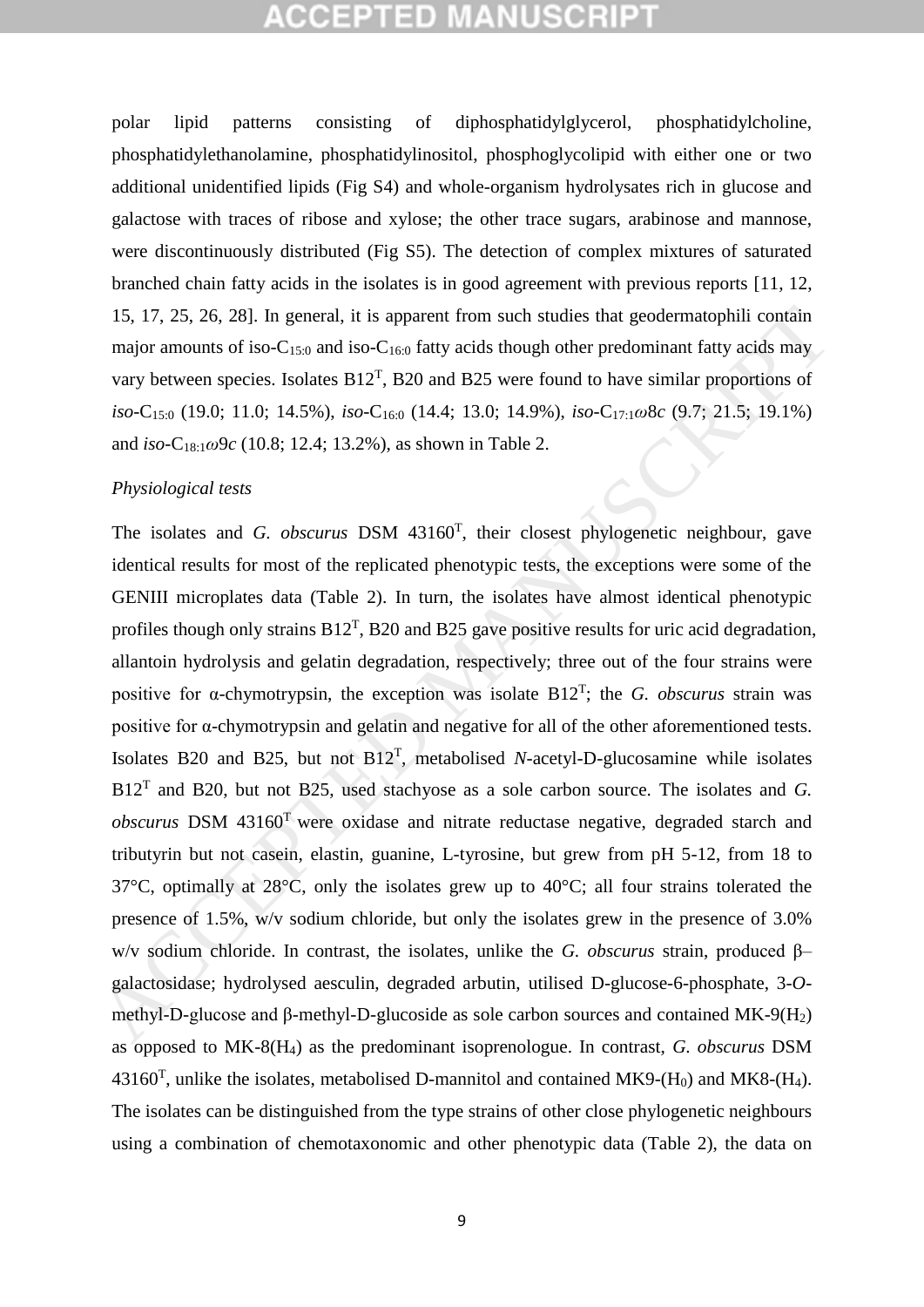these strains were acquired using the same BIOLOG microplate procedure employed in the present experiments.

### *Genomic analysis: resolving the taxonomic status of isolate B12<sup>T</sup>*

The draft assembly of the genome (GenBank accession no.: NVPT00000000) of strain  $B12^T$ , which has a digital guanine and cytosine content of 74 mol %, was compared with the genome sequences of *G. obscurus* DSM 43190<sup>T</sup> , *G. siccatus* DSM 45419<sup>T</sup> and *G. poikilotrophus* DSM 44209<sup>T</sup>. The dDDH value between strain  $B12<sup>T</sup>$  and these type-strains were 37.40, 44.50 and 37.80%, respectively, values well below the recommended cut-off value of 70% for assigning strains to the same species [78]. Similarly, low ANI and AAI values of 89.28% and 87.27% were observed between the genomes of isolate  $B12<sup>T</sup>$  and its nearest phylogenetic neighbour, *G. obscurus,* indicating that it belongs to a different species [79, 80].

#### *Detection of genes associated with stress responses*

The SEED analyses of the  $B12<sup>T</sup>$  genome identified 163 genes that are associated with stress responses, including two genes involved in carbon starvation, a gene encoding carbon starvation protein A and another carbon storage regulator protein (Table S1). Carbon starvation protein A activates peptide uptake and helps bacteria to survive in low carbon environments [81-83]. The majority of the other stress response genes (67/163 genes) are associated with oxidative stress involved in different biosynthetic/metabolic activities (Table S1). Twenty-six genes belonging to "Choline and Betaine Uptake and Betaine Biosynthesis" pathways, including a *sox* gene cluster, while additional copies of genes encoding different subunits of sarcosine oxidase are present in the  $B12<sup>T</sup>$  genome (Table S1) and are associated with responses to osmotic stress [84-88]. Five genes of the *cspA* family and 15 genes assigned to the *dnaK* gene cluster were identified and are involved in responses to cold [22] and heat shock [89], respectively (Table S1). Specific desiccation stress genes were not detected in the  $B12<sup>T</sup>$  genome even though actinobacteria from hyper-arid soil need to cope with a dearth of available water [90]. However, as for *Modestobacter caceresii* KNN45.2b<sup>T</sup> [61], several genes associated with the biosynthesis and uptake of trehalose were detected in the genome of isolate  $B12^T$ ; this sugar has been linked with tolerance to heat and desiccation in bacteria [91]. genome sequences of *G. obscurus* DSM 43190°, *G. secentus* DSM 4349° and *G.*<br>positionrophus DSM 4209°. The dDDH value between stain B12<sup>7</sup> and desc type-strains<br>were 37.40, 44.50 and 37.80%. respectively, values well be

A copy of the *uvrA* gene along with a paralogue, two *uvrB* genes and a copy of the  $uvrC$  gene were detected in the  $B12<sup>T</sup>$  genome; these genes belong to the *uvrABC* DNA repair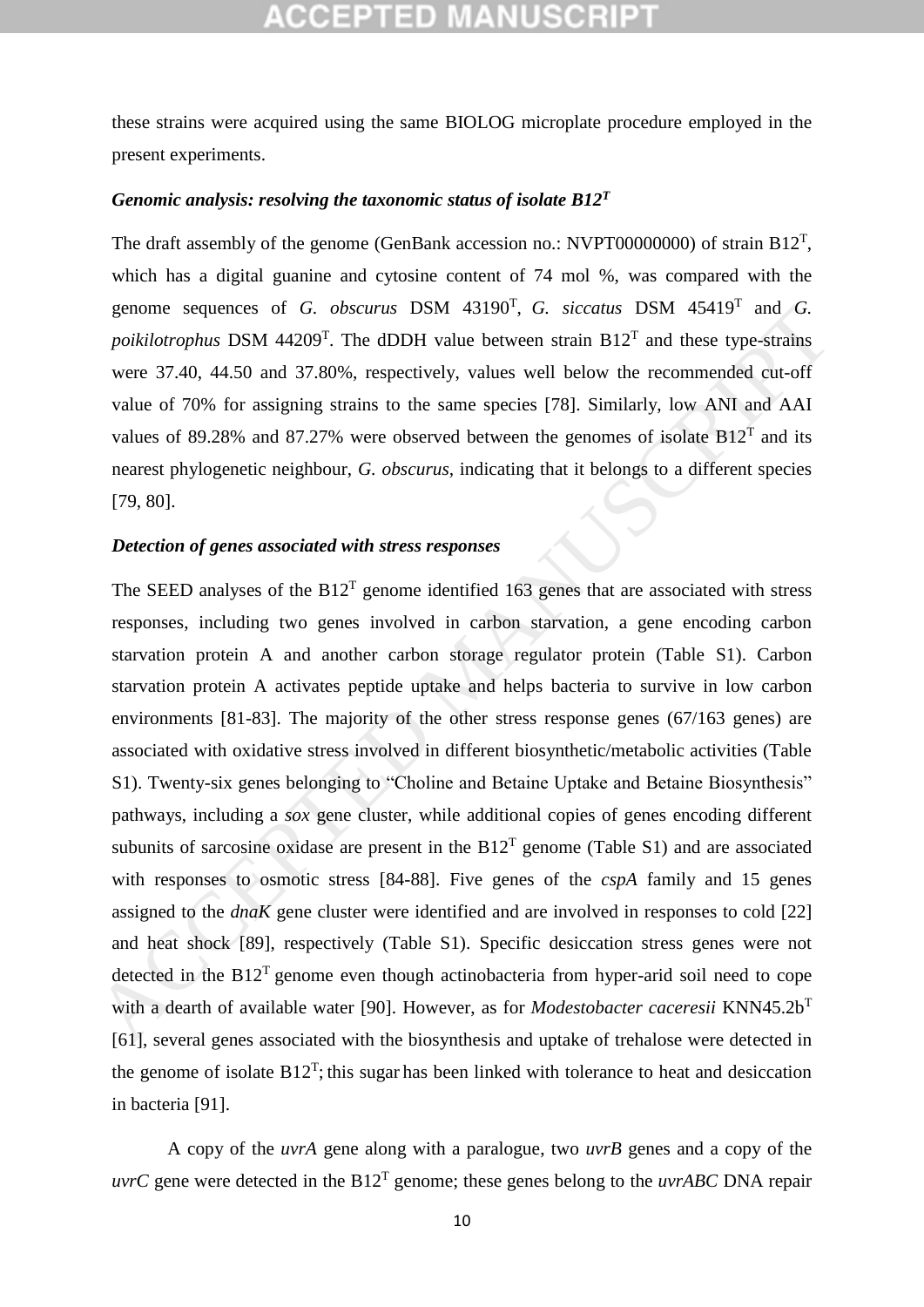## GEPTED

system and encode subunits A–C of the exonuclease ABC enzyme. Two copies of the *uvrD* gene present in the genome of strain  $B12<sup>T</sup>$  encode ATP dependent DNA helicase; these genes are involved in UV resistance in *Modestobacter marinus* strain BC501 [92]. In addition, eight genes, including *recQ,* belonging to the RecFOR DNA repair pathway were identified, these genes are involved in stabilising the genome [93]. Two *coxGSML* gene clusters along with a *coxSML* cluster, a *coxD* protein, two genes encoding xanthine and CO dehydrogenase maturation factors (XdhC/CoxF family) and a gene encoding molybdopterin cytidylyltransferase were detected in the  $B12<sup>T</sup>$  genome; carbon-monoxide dehydrogenases are associated with chemolithoautotrophic lifestyles in bacteria though the use of CO as a carbon and energy source [94].

### *Biosynthetic gene clusters for specialized metabolites*

The draft genome of isolate  $B12<sup>T</sup>$  was the subject of genome mining using the antiSMASH server [76]. Several putative biosynthesis gene clusters were revealed including two containing protein homologues to type III polyketide synthase (T3PKS) while others were associated with the synthesis of terpenes and siderophores. The two T3PKSs were highly similar  $(\sim)$ 96% sequence identity) to Gobs\_4821 of *G. obscurus* DSM 43160<sup>T</sup>, a protein containing a chalcone synthase domain (Pfam accessions [95]: PF02797 and PF00195). Sequence alignment (not shown) between the two putative T3PKSs of isolate B12<sup>T</sup>, Gobs\_4821 and RppA of *Streptomyces griseus* (a known T3PKS involved in the biosynthesis of the pentaketide 1,3,6,8-tetrahydroxynaphthalene [96]) showed that those of  $B12<sup>T</sup>$ correspond to fragments of this enzyme while the three residues of the catalytic triad were scattered across these fragments. Interestingly, one of the T3PKS proteins was encoded at the end of a contig (Node  $324$ ) of the B12<sup>T</sup> genome and the other at the beginning of another contig (Node\_55) suggesting that these two fragments might form a single T3PKS unit and, hence, a predicted biosynthesis gene cluster. An improved genome alignment is essential for a more comprehensive interpretation of predicted biosynthesis gene clusters in the genome of strain B12<sup>T</sup> . maturation factors (XdhC/CoxF family) and a gene encoding molybdopterin<br>eyidylyltransferase were detected in the B12<sup>T</sup> genome; carbon-monoxide dehydrogenases are<br>associated with chemolithoautorophic lifestyles in bacteri

### **Discussion**

Strains B12<sup>T</sup> , B20 and B25 contained *meso*-A2pm as the wall diamino acid, MK-9(H4) as the predominant isoprenologue, galactose as the diagnostic sugar, fatty acids rich in branchedchain components and complex polar lipid patterns, properties consistent with their classification in the genus *Geodermatophilus* [7, 11, 12, 25, 26, 28]. This assignment is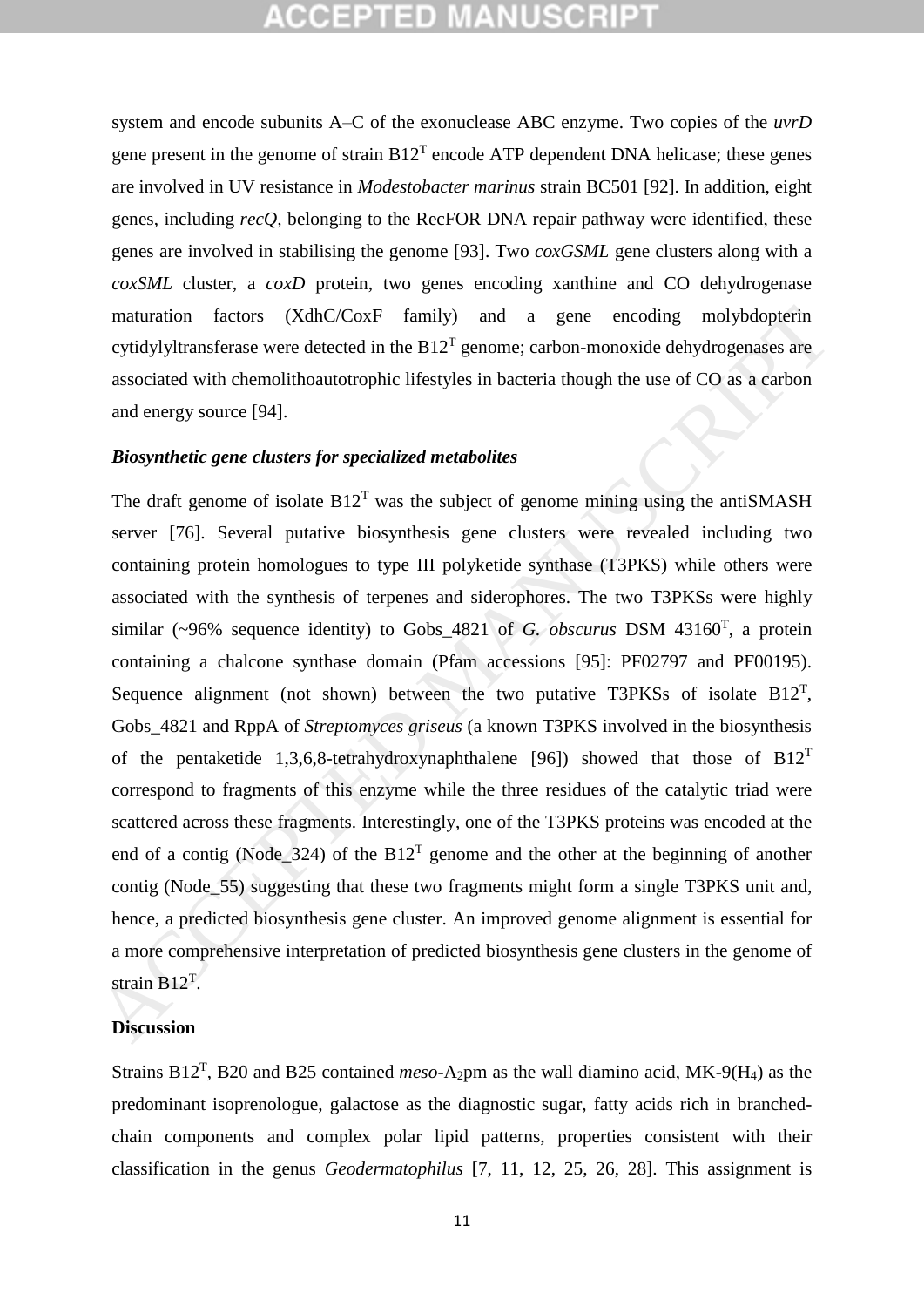underpinned by the observation that isolate  $B12<sup>T</sup>$  produces multilocular vesicles (thalli) and has a DNA base composition rich in guanine and cytosine. The isolates formed a clade in the *Geodermatophilus* 16S rRNA gene tree that was supported by all of the tree-making algorithms and by a 98% bootstrap value. In turn, the three strains were most closely, albeit loosely, associated with the type strain of *G. obscurus.* 

A range of genomic metrics are now available to distinguish between orthologous genes of closely related prokaryotic species [97], including the calculation of ANI and AAI values [98-100]. In addition, genome-to-genome sequence comparisons have been widely used to delineate prokaryotic species while digital DDH values have been found to be highly correlated with genetic distances based on variations in 16S rRNA genes [74, 101]. In light of these developments it is encouraging that ANI, AAI and of DNA values between isolate B12<sup>T</sup> and *G. obscurus* DSM 43160<sup>T</sup> showed that these strains belong to a distinct genome species within the genus *Geodermatophilus*.

It is evident from the wealth of data considered above that isolates B12<sup>T</sup> , B20 and B25 have many chemotaxonomic, cultural and physiological features in common, some of which can be weighted to distinguish them from their nearest phylogenetic neighbours, notably from *G. obscurus* DSM 43160<sup>T</sup>, as exemplified by their fatty acid, polar lipid, and phenotypic profiles. It is, therefore, clear that the three representative isolates form a new centre of taxonomic variation within the genus *Geodermatophilus* that merits recognition as a new species. It is proposed that the isolates be recognised as *Geodermatophilus chilensis* sp. nov. genes of closely related prokaryotic species [97], including the calculation of ANI and AAI<br>values [98-100]. In addition, genome-to-genome sequence comparisons have been widely<br>used to delineate prokaryotic species while

#### **Description of** *Geodermatophilus chilensis* **sp. nov.**

*Geodermatophilus chilensis* (chi.len'sis. N.L. adj. *chilensis* referring to Chile, country from which the strains were isolated).

Aerobic, Gram-stain positive, catalase positive, oxidase negative actinobacteria that form multilocular vesicles that release non-motile, short-rod, coccoid shaped cells. Growth occurs between 18°C and 40°C, optimally  $\sim$ 28°C, from pH 5 to pH 12, optimally pH  $\sim$ 7.5 and in presence of 3.0 %, w/v sodium chloride. Grows well on glycerol-asparagine, oatmeal and yeast extract-malt extract agar producing circular, black-blue colonies with entire margins. Oxidises D-cellobiose, D-glucose-6-phosphate and D-maltose. Does not degrade hypoxanthine. Additional phenotypic features are cited in the text and in Tables 1 and 2. The predominant fatty acids are *iso*-C<sub>15:0</sub>, *iso*-C<sub>16:0</sub>, *iso*-C<sub>17:1</sub> $\omega$ 8c and *iso*-C<sub>18:1</sub> $\omega$ 9c, and the major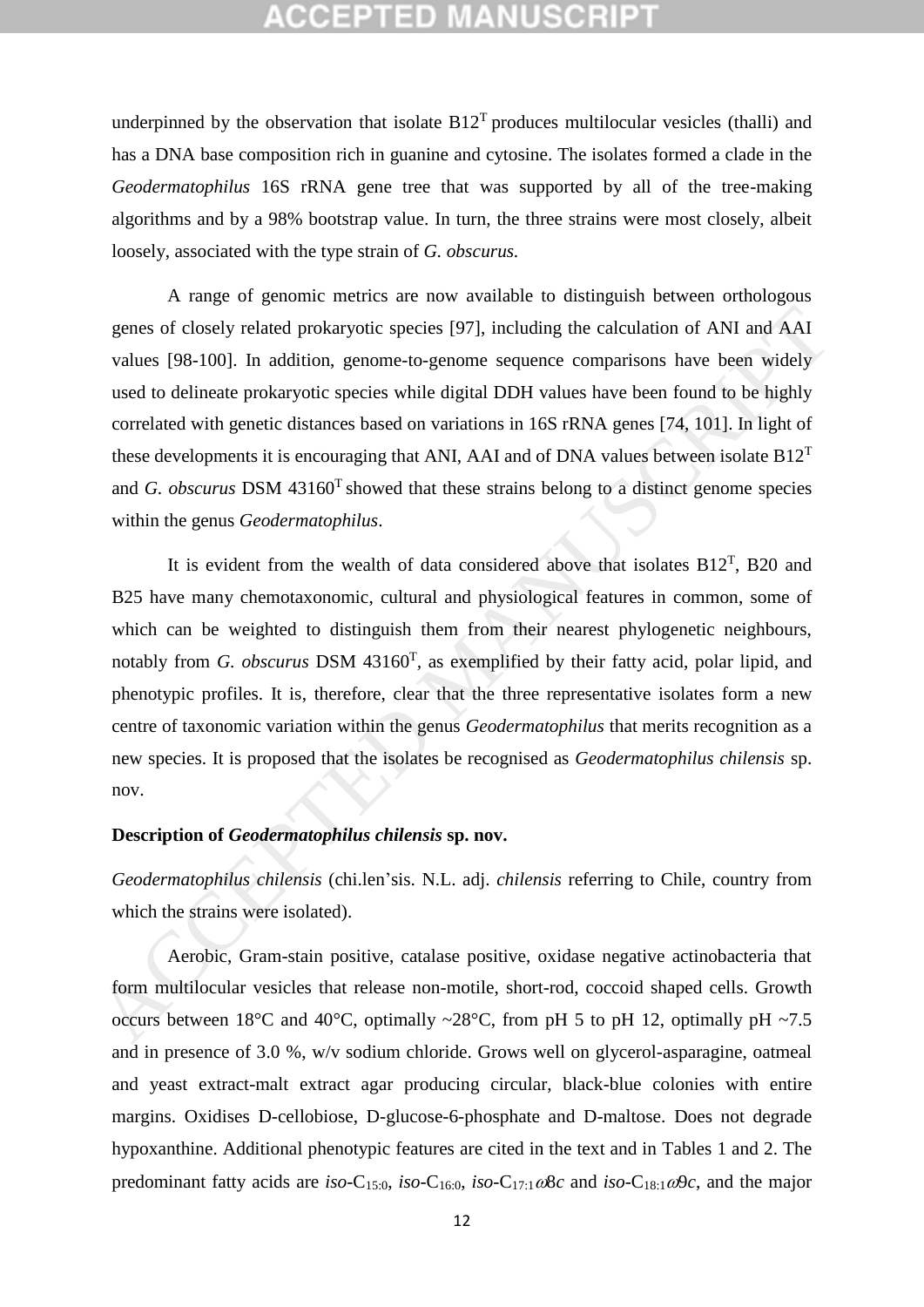polar lipids diphosphatidylglycerol, phosphatidylcholine, phosphatidylethanolamine, phosphatidylinositol with a phosphatidylgycolipid. Additional chemotaxonomic properties are typical of the genus. The *in silico* G+C content of the draft genome type strain is 74 mol %.

The type strain,  $B12^T$  (=CECT 9483<sup>T</sup> = NCIMB 15089<sup>T</sup>), and isolates B20 and B25 were isolated from an extreme hyper-arid soil from the Yungay core-region of the Atacama Desert, Chile.

This first report of *Geodermatophilus* strains from Atacama Desert soil provides further evidence that members of this poorly studied genus are present in habitats characterised by low water and nutrient availability, high solar radiation and marked variations in temperature [18, 21, 32, 102, 103]. It seems likely that additional geodermatophili isolated from Atacama Desert soils will be found to be new species [104]; culture-independent studies show that these organisms are an integral component of the actinobacterial core microbiome of such soils [105]. It is also very interesting that genes and gene clusters identified in the genome of isolate  $B12<sup>T</sup>$  encode for properties relevant to its ability cope with harsh environmental conditions found in extreme hyper-arid Atacama Desert soils, as exemplified by genes encoding for carbon starvation, osmotic stress, response to cold and heat shocks and to UV light. Digital Protologue Taxonumber: TA00343. Desert, Chile.<br>
This first report of *Geodermatophilus* strains from Atacama Desert soil provides<br>
further evidence that members of this poorly studied genus are present in habitats<br>
characterised by low water and nutrient

#### **Conflict of interest**

The authors declare no conflicts of interest

#### **Acknowledgements**

BAA, JAA, ATB, JFC and MG are grateful for support from the Newton Project for UK-Chile collaboration (Grant JIC CA586) and for the Basal Programme of CONICYT for funding of the Centre for Biotechnology and Bioengineering, CeBiB (project FB0001), IN for a postdoctoral fellowship from Newcastle University, TR for a scholarship from the Indonesian Government, MET for a grant from the Universidad de Salamanca (Programa 1, 18KAZG/463 AC01) and ATB and MG for Emeritus fellowships from the Leverhume Trust. We would like to thank Raul Riesco (Universidad de Salamanca) for his help in checking the BOC PCR and 16S rRNA sequences of the isolates.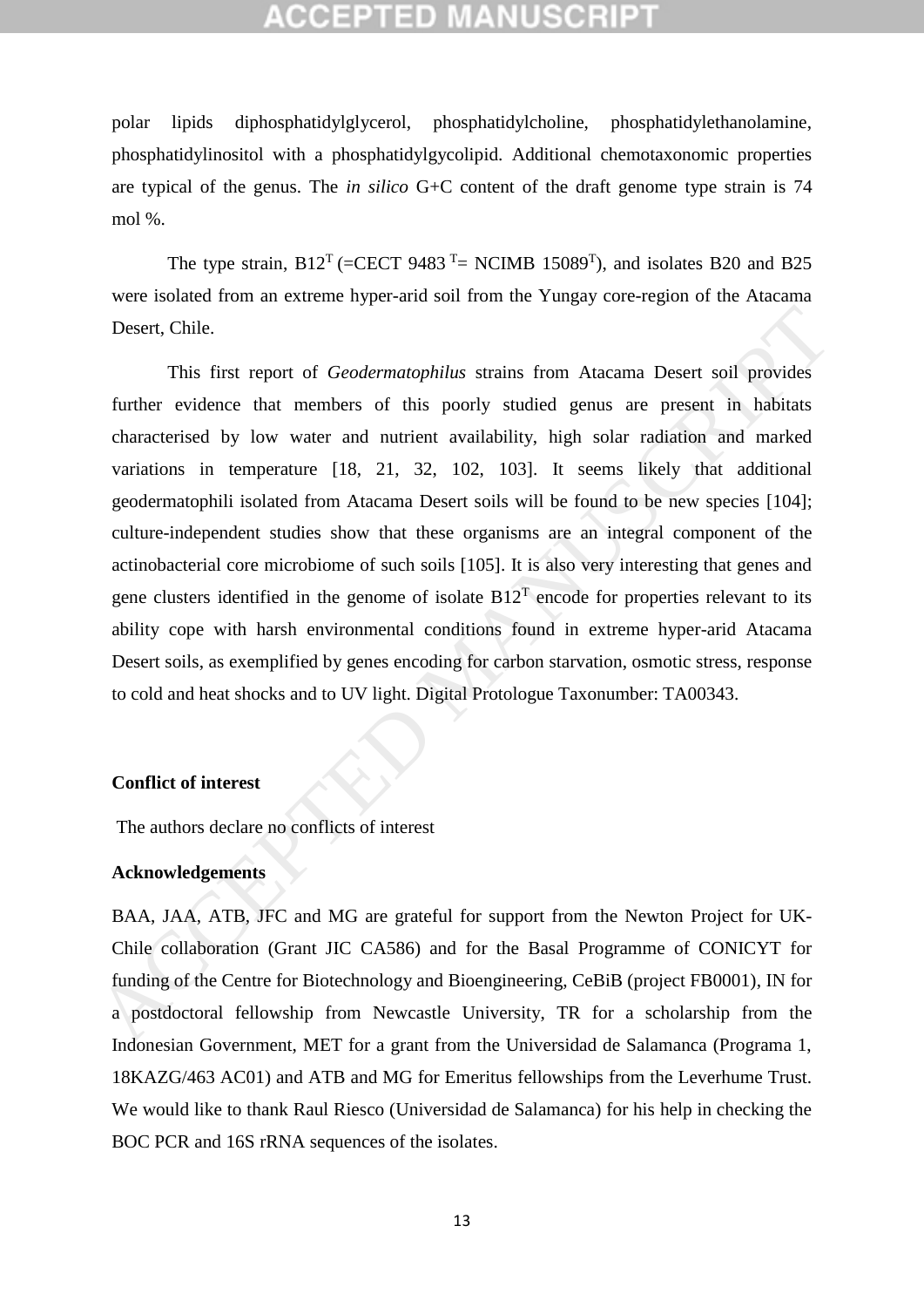## CEPTED

### **References**

[1] Ahrens, R., Moll, G. (1970) Ein neues knospendes Bakterium aus der Ostsee. Arch. Mikrobiol. 70, 243-265.

[2] Arahal, D.R. (2014) Whole-Genome Analyses: Average Nucleotide Identity. In: Michael Goodfellow, Iain Sutcliffe, Jongsik, C. (Eds.) Method. Microbiol. Academic Press, pp. 103- 122.

[3] Atlas, R.M. (2010) Handbook of microbiological media,  $4<sup>th</sup>$  ed., CRC Press.

[4] Auch, A.F., von Jan, M., Klenk, H.-P., Göker, M. (2010) Digital DNA-DNA hybridization for microbial species delineation by means of genome-to-genome sequence comparison. Stand. Genomic Sci. 2, 117-134.

[5] Aziz, R.K., Bartels, D., Best, A.A., DeJongh, M., Disz, T., Edwards, R.A., Formsma, K., Gerdes, S., Glass, E.M., Kubal, M., Meyer, F., Olsen, G.J., Olson, R., Osterman, A.L., Overbeek, R.A., McNeil, L.K., Paarmann, D., Paczian, T., Parrello, B., Pusch, G.D., Reich, C., Stevens, R., Vassieva, O., Vonstein, V., Wilke, A., Zagnitko, O. (2008) The RAST Server: rapid annotations using subsystems technology. BMC Genomics 9, 75.

[6] Aziz, R.K., Devoid, S., Disz, T., Edwards, R.A., Henry, C.S., Olsen, G.J., Olson, R., Overbeek, R., Parrello, B., Pusch, G.D., Stevens, R.L., Vonstein, V., Xia, F. (2012) SEED Servers: high-performance access to the SEED genomes, annotations, and metabolic models. PLoS One 7, e48053.

[7] Bankevich, A., Nurk, S., Antipov, D., Gurevich, A.A., Dvorkin, M., Kulikov, A.S., Lesin, V.M., Nikolenko, S.I., Pham, S., Prjibelski, A.D., Pyshkin, A.V., Sirotkin, A.V., Vyahhi, N., Tesler, G., Alekseyev, M.A., Pevzner, P.A. (2012) SPAdes: a new genome assembly algorithm and its applications to single-cell sequencing. J. Comput. Biol. 19, 455-477.

[8] Boncompagni, E., Dupont, L., Mignot, T., Osteras, M., Lambert, A., Poggi, M.C., Le Rudulier, D. (2000) Characterization of a *Snorhizobium meliloti* ATP-binding cassette histidine transporter also involved in betaine and proline uptake. J. Bacteriol. 182, 3717-3725. [9] Bull, A.T., Asenjo, J.A., Goodfellow, M., Gomez-Silva, B. (2016) The Atacama Desert: technical resources and the growing importance of novel microbial diversity. Annu. Rev. Microbiol. 70, 215-234. [3] Anta, R. M. (2010) Handbook of microbiological media,  $4^{\text{th}}$  ed., CRC Press,<br>
[4] Anta, R. M. Com Jam, M., Klenk, H.-P., Göker, M. (2010) Digital DNA-DNA<br>
hybridization for microbial species delineation by means of

[10] Busarakam, K., Bull, A.T., Trujillo, M.E., Riesco, R., Sangal, V., van Wezel, G.P., Goodfellow, M. (2016) *Modestobacter caceresii* sp. nov., novel actinobacteria with an insight into their adaptive mechanisms for survival in extreme hyper-arid Atacama Desert soils. Syst. Appl. Microbiol. 39, 243-251.

[11] Cáceres, L., Gómez-Silva, B., Garró, X., Rodríguez, V., Monardes, V., McKay, C.P. (2007) Relative humidity patterns and fog water precipitation in the Atacama Desert and biological implications. J. Geophys. Res. Biogeosci. 112.

[12] Camacho, C., Coulouris, G., Avagyan, V., Ma, N., Papadopoulos, J., Bealer, K., Madden, T.L. (2009) BLAST+: architecture and applications. BMC Bioinformatics 10, 421-421.

[13] Carro, L., Riesco, R., Spröer, C., Trujillo, M.E. (2016) *Micromonospora luteifusca* sp. nov. isolated from cultivated *Pisum sativum*. Syst. Appl. Microbiol. 39, 237-242.

[14] Christensen, W.B. (1946) Urea decomposition as a means of differentiating *Proteus* and paracolon cultures from each other and from *Salmonella* and *Shigella* types. J. Bacteriol. 52, 461-466.

[15] Chun, J., Rainey, F.A. (2014) Integrating genomics into the taxonomy and systematics of the *Bacteria* and *Archaea*. Int. J. Syst. Evol. Microbiol. 64, 316-324.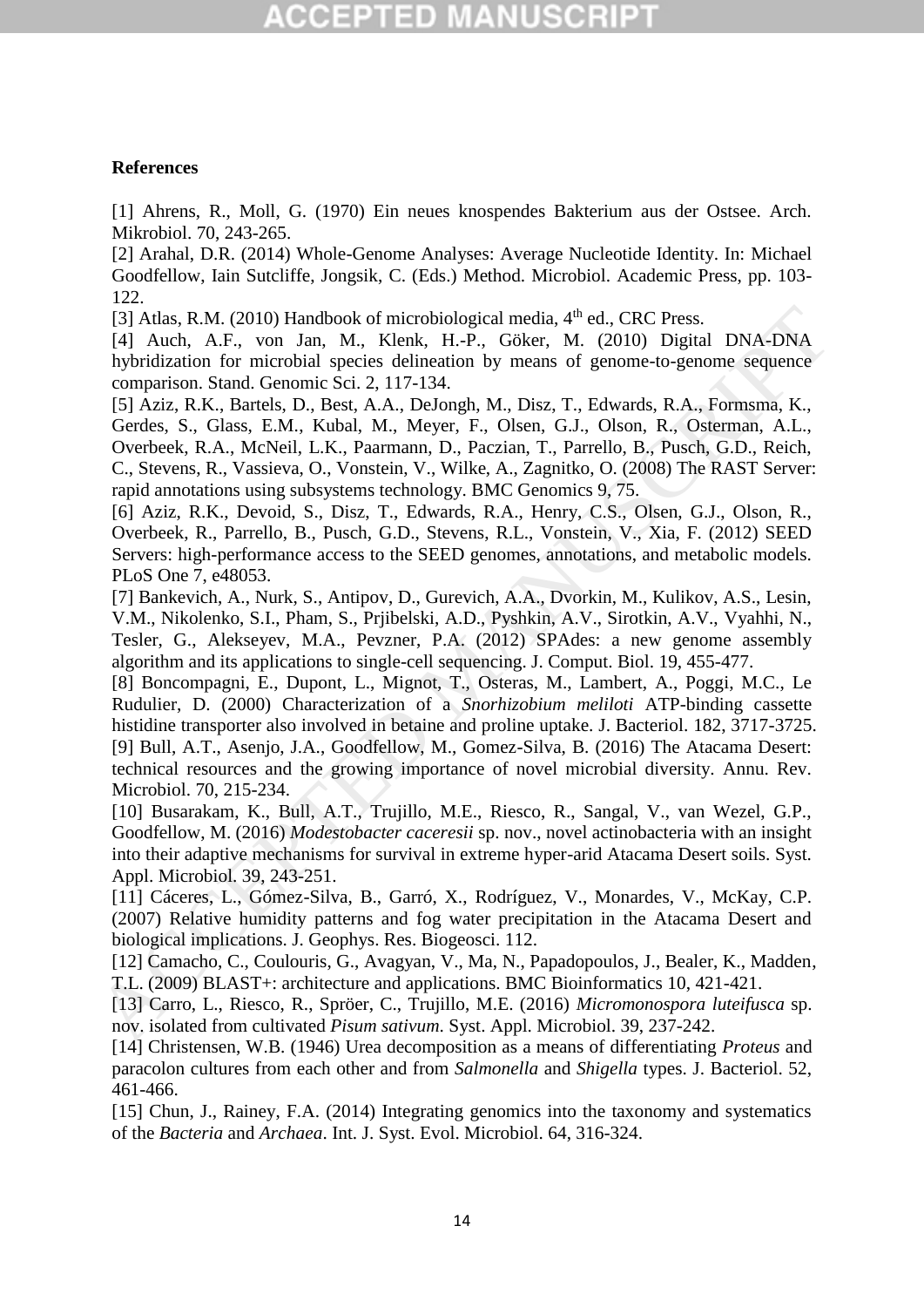## **CEPTED M**

[16] Collins, M.D., Goodfellow, M., Minnikin, D.E., Alderson, G. (1985) Menaquinone composition of mycolic acid-containing actinomycetes and some sporoactinomycetes. J. Appl. Bacteriol. 58, 77-86.

[17] Connon, S.A., Lester, E.D., Shafaat, H.S., Obenhuber, D.C., Ponce, A. (2007) Bacterial diversity in hyperarid Atacama Desert soils. J. Geophys. Res. Biogeosci. 112, n/a-n/a.

[18] Edgar, R.C. (2004) MUSCLE: multiple sequence alignment with high accuracy and high throughput. Nucleic Acids Res. 32, 1792-1797.

[19] Eppard, M., Krumbein, W.E., Koch, C., Rhiel, E., Staley, J.T., Stackebrandt, E. (1996) Morphological, physiological, and molecular characterization of actinomycetes isolated from dry soil, rocks, and monument surfaces. Arch. Microbiol. 166, 12-22.

[20] Essoussi, I., Ghodhbane-Gtari, F., Amairi, H., Sghaier, H., Jaouani, A., Brusetti, L., Daffonchio, D., Boudabous, A., Gtari, M. (2010) Esterase as an enzymatic signature of *Geodermatophilaceae* adaptability to Sahara desert stones and monuments. J. Appl. Microbiol. 108, 1723-1732.

[21] Felsenstein, J. (1981) Evolutionary trees from DNA sequences: a maximum likelihood approach. J. Mol. Evol. 17, 368-376.

[22] Felsenstein, J. (1985) Confidence limits on phylogenies: an approach using the bootstrap. Evolution 39, 783-791.

[23] Finn, R.D., Coggill, P., Eberhardt, R.Y., Eddy, S.R., Mistry, J., Mitchell, A.L., Potter, S.C., Punta, M., Qureshi, M., Sangrador-Vegas, A., Salazar, G.A., Tate, J., Bateman, A. (2016) The Pfam protein families database: towards a more sustainable future. Nucleic Acids Res. 44, D279-D285.

[24] Fitch, W.M. (1971) Toward defining the course of evolution: minimum change for a specific tree topology. Syst. Zool. 20, 406-416.

[25] Funa, N., Ohnishi, Y., Fujii, I., Shibuya, M., Ebizuka, Y., Horinouchi, S. (1999) A new pathway for polyketide synthesis in microorganisms. Nature 400, 897-899.

[26] Giongo, A., Favet, J., Lapanje, A., Gano, K.A., Kennedy, S., Davis-Richardson, A.G., Brown, C., Beck, A., Farmerie, W.G., Cattaneo, A., Crabb, D.B., Aung, Y.-Y., Kort, R., Brumsack, H.-J., Schnetger, B., Broughton, W.J., Gorbushina, A.A., Triplett, E.W. (2013) Microbial hitchhikers on intercontinental dust: high-throughput sequencing to catalogue microbes in small sand samples. Aerobiologia 29, 71-84. dry soil, rocks, and monumum turninears. Arch, Microbiol. 166, 12-22.<br>
[29 JEssonsi, J., Ghodhbane-Ginri, F., Amairi, H., Sghairr, H., Jouani, A., Brusetti, L., Dalfonchio, D., Boudabous, A., Ginri, M. (2010) Esterase as

[27] Goris, J., Konstantinidis, K.T., Klappenbach, J.A., Coenye, T., Vandamme, P., Tiedje, J.M. (2007) DNA-DNA hybridization values and their relationship to whole-genome sequence similarities. Int. J. Syst. Evol. Microbiol. 57, 81-91.

[28] Gtari, M., Essoussi, I., Maaoui, R., Sghaier, H., Boujmil, R., Gury, J., Pujic, P., Brusetti, L., Chouaia, B., Crotti, E., Daffonchio, D., Boudabous, A., Normand, P. (2012) Contrasted resistance of stone-dwelling *Geodermatophilaceae* species to stresses known to give rise to reactive oxygen species. FEMS Microbiol. Ecol. 80, 566-577.

[29] Hezbri, K., Ghodhbane-Gtari, F., Montero-Calasanz, M.C., Nouioui, I., Rohde, M., Spröer, C., Schumann, P., Klenk, H.-P., Gtari, M. (2016) *Geodermatophilus pulveris* sp. nov., a gamma-radiation-resistant actinobacterium isolated from the Sahara desert. Int. J. Syst. Evol. Microbiol. 66, 3828-3834.

[30] Hezbri, K., Ghodhbane-Gtari, F., Montero-Calasanz, M.C., Sghaier, H., Rohde, M., Schumann, P., Klenk, H.-P., Gtari, M. (2015) Description of *Geodermatophilus bullaregiensis* sp. nov. Antonie Van Leeuwenhoek 108, 415-425.

[31] Hezbri, K., Ghodhbane-Gtari, F., Montero-Calasanz, M.C., Sghaier, H., Rohde, M., Schumann, P., Klenk, H.-P., Gtari, M. (2015) *Geodermatophilus sabuli* sp. nov., a γradiation-resistant actinobacterium isolated from desert limestone. Int. J. Syst. Evol. Microbiol. 65, 3365-3372.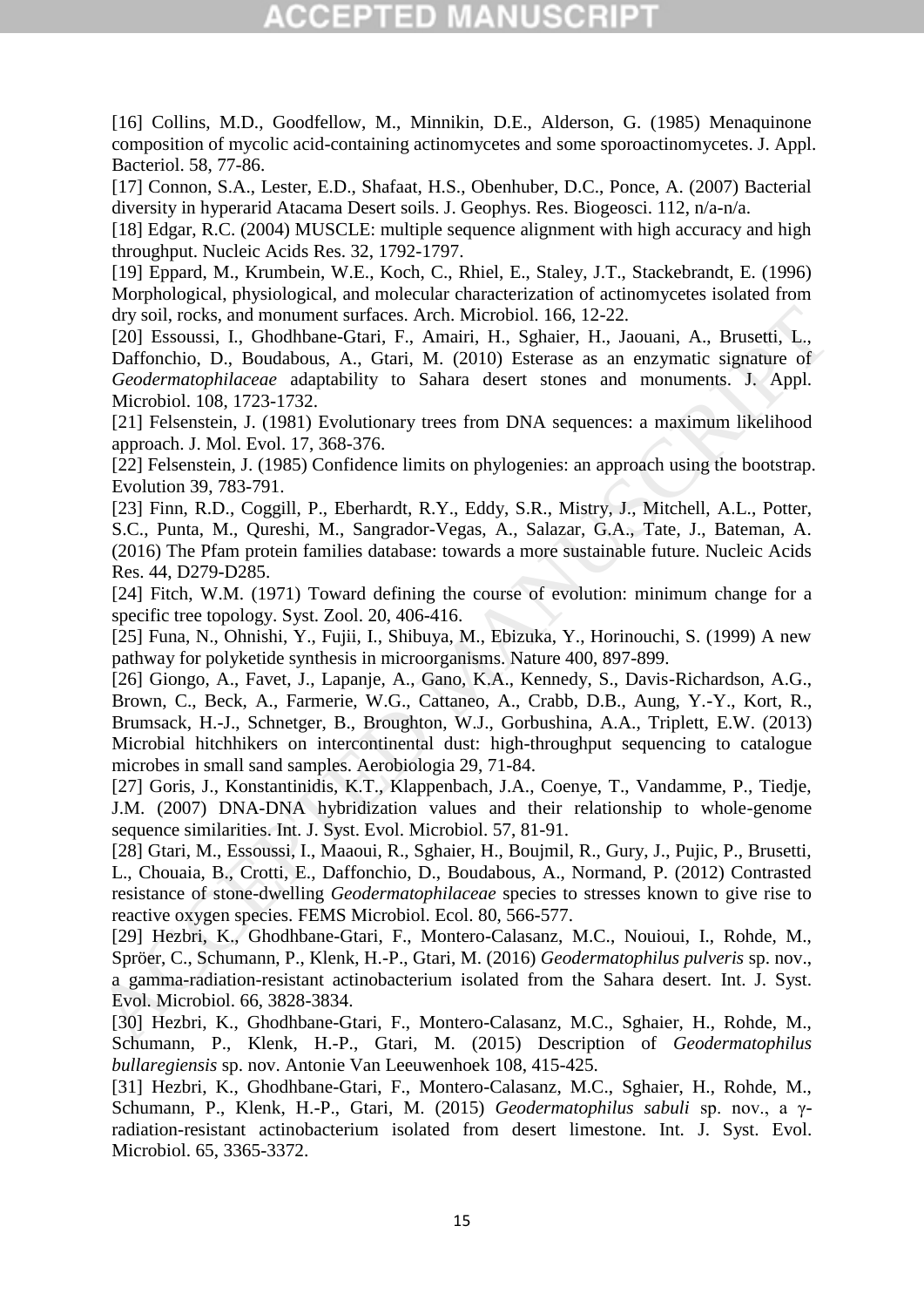## GEPTED

[32] Hezbri, K., Ghodhbane-Gtari, F., Montero-Calasanz, M.C., Sghaier, H., Rohde, M., Spröer, C., Schumann, P., Klenk, H.-P., Gtari, M. (2015) *Geodermatophilus aquaeductus* sp. nov., isolated from the ruins of Hadrian's aqueduct. Antonie Van Leeuwenhoek 108, 41-50.

[33] Huang, J., Li, J., Cao, M., Liao, S., Wang, G. (2017) *Cumulibacter manganitolerans* gen. nov., sp. nov., isolated from sludge of a manganese mine. Int. J. Syst. Evol. Microbiol. 67, 2646-2652.

[34] Idris, H., Goodfellow, M., Sandenon, R., Asenjo, J.A., Bull, A.T. (2017) Actinobacterial rare biosphere and dark matter revealed in habitats of the Atacama Desert. Sci. Rep. 7.

[35] Ivanova, N., Sikorski, J., Jando, M., Munk, C., Lapidus, A., Glavina Del Rio, T., Copeland, A., Tice, H., Cheng, J.-F., Lucas, S., Chen, F., Nolan, M., Bruce, D., Goodwin, L., Pitluck, S., Mavromatis, K., Mikhailova, N., Pati, A., Chen, A., Palaniappan, K., Land, M., Hauser, L., Chang, Y.-J., Jeffries, C.D., Meincke, L., Brettin, T., Detter, J.C., Rohde, M., Göker, M., Bristow, J., Eisen, J.A., Markowitz, V., Hugenholtz, P., Kyrpides, N.C., Klenk, H.-P. (2010) Complete genome sequence of *Geodermatophilus obscurus* type strain (G-20<sup>T</sup> ). Stand. Genomic Sci. 2, 158-167. ACCEPTED MANUSCRIPT

[36] Kappes, R.M., Kempf, B., Kneip, S., Boch, J., Gade, J., Meier-Wagner, J., Bremer, E. (1999) Two evolutionarily closely related ABC transporters mediate the uptake of choline for synthesis of the osmoprotectant glycine betaine in *Bacillus subtilis*. Mol. Microbiol. 32, 203- 216.

[37] Kelly, K.L. (1958) Centroid notations for the revised ISCC-NBS color name blocks. J. Res. Natl. Bur. Stand. USA 61, 427-431.

[38] Kieser, T., Bibb, M.J., Buttner, M.J., Chater, K.F., Hopwood, D.A. (2000) Practical *Streptomyces* genetics, John Innes Foundation, Norwich, UK.

[39] Kim, M., Oh, H.-S., Park, S.-C., Chun, J. (2014) Towards a taxonomic coherence between average nucleotide identity and 16S rRNA gene sequence similarity for species demarcation of prokaryotes. Int. J. Syst. Evol. Microbiol. 64, 346-351.

[40] Kimura, M. (1980) A simple method for estimating evolutionary rates of base substitutions through comparative studies of nucleotide sequences. J. Mol. Evol. 16, 111-120. [41] Konstantinidis, K.T., Tiedje, J.M. (2005) Genomic insights that advance the species definition for prokaryotes. Proc. Natl. Acad. Sci. U.S.A. 102, 2567-2572.

[42] Kovacs, N. (1956) Identification of *Pseudomonas pyocyanea* by the oxidase reaction. Nature 178, 703.

[43] Kroppenstedt, R., Goodfellow, M. (2006) The family *Thermomonosporaceae*: *Actinocorallia*, *Actinomadura*, *Spirillispora* and *Thermomonospora*. In: Dworkin M, Falkow

S, Schleifer KH, E, S. (Eds.) The Prokaryotes, *Archaea* and *Bacteria Firmicutes*, *Actinomycetes*. 3, Springer, New York, pp. 682-724.

[44] Kumar, S., Stecher, G., Tamura, K. (2016) MEGA7: molecular evolutionary genetics analysis version 7.0 for bigger datasets. Mol. Biol. Evol. 33, 1870-1874.

[45] Lane, D.J. (1991) 16S/23S rRNA sequencing. In: Stackebrandt, E., Goodfellow, M. (Eds.) Nucleic acid techniques in bacterial systematics. John Wiley & Sons, New York, pp. 115-175.

[46] Lechevalier, M.P., Lechevalier, H. (1970) Chemical composition as a criterion in the classification of aerobic actinomycetes. Int. J. Syst. Evol. Microbiol. 20, 435-443.

[47] Li, J.-s., Bi, Y.-t., Dong, C., Yang, J.-f., Liang, W.-d. (2011) Transcriptome analysis of adaptive heat shock response of *Streptococcus thermophilus*. PLoS One 6, e25777.

[48] Lorite, M.J., Tachil, J., Sanjuan, J., Meyer, O., Bedmar, E.J. (2000) Carbon monoxide dehydrogenase activity in *Bradyrhizobium japonicum*. Appl. Environ. Microbiol. 66, 1871- 1876.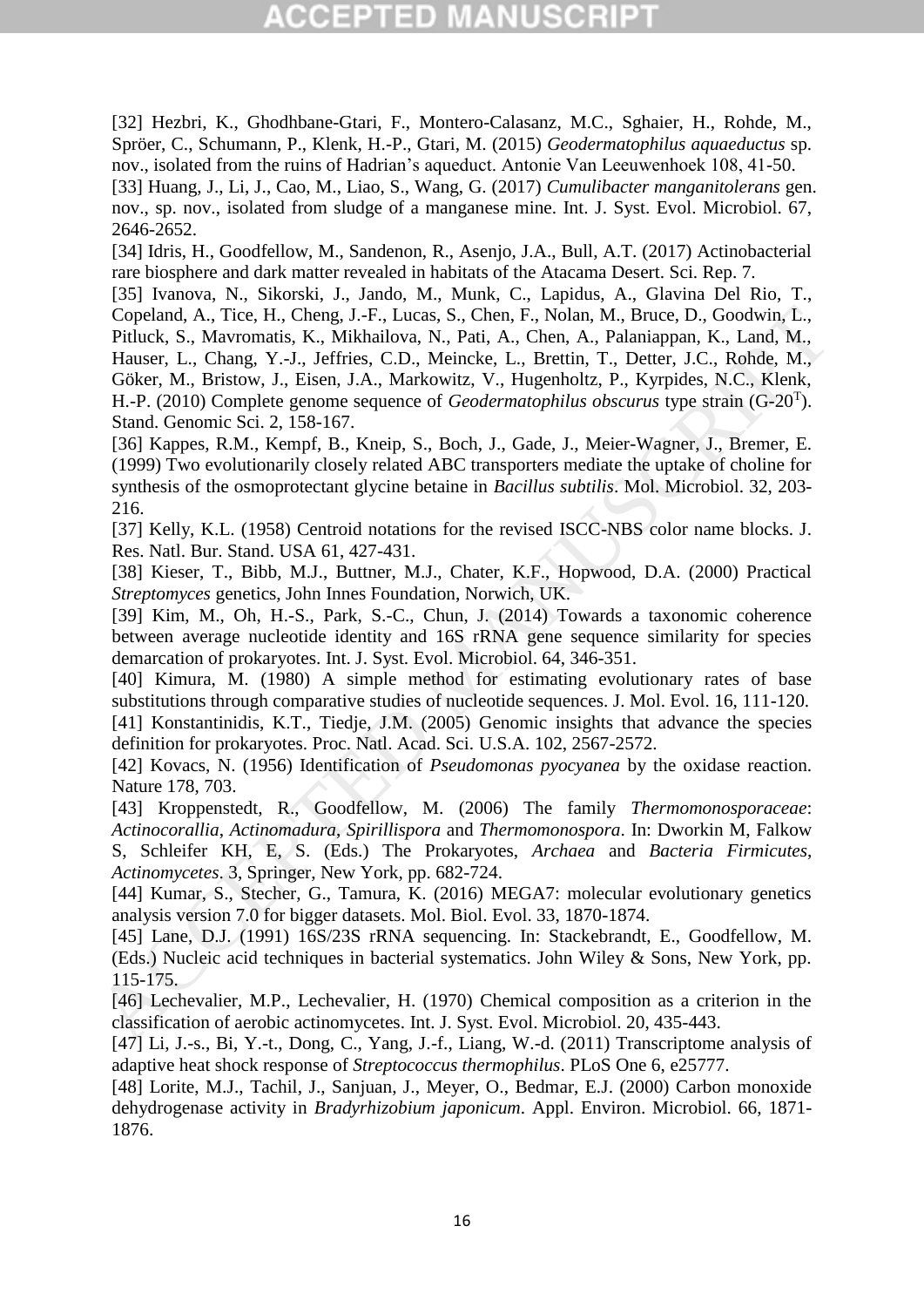## GEPTED

[49] Lucchetti-Miganeh, C., Burrowes, E., Baysse, C., Ermel, G. (2008) The posttranscriptional regulator CsrA plays a central role in the adaptation of bacterial pathogens to different stages of infection in animal hosts. Microbiology 154, 16-29.

[50] Luedemann, G.M. (1968) *Geodermatophilus*, a new genus of the *Dermatophilaceae* (*Actinomycetales*). J. Bacteriol. 96, 1848-1858.

[51] Mandon, K., Osteras, M., Boncompagni, E., Trinchant, J.C., Spennato, G., Poggi, M.C., Le Rudulier, D. (2003) The *Sinorhizobium meliloti* glycine betaine biosynthetic genes (*betlCBA*) are induced by choline and highly expressed in bacteroids. Mol. Plant Microbe Interact. 16, 709-719.

[52] Manthei, K.A., Hill, M.C., Burke, J.E., Butcher, S.E., Keck, J.L. (2015) Structural mechanisms of DNA binding and unwinding in bacterial RecQ helicases. Proc. Natl. Acad. Sci. U.S.A. 112, 4292-4297.

[53] Meier-Kolthoff, J.P., Auch, A.F., Klenk, H.-P., Göker, M. (2013) Genome sequencebased species delimitation with confidence intervals and improved distance functions. BMC Bioinformatics 14, 60-60.

[54] Mevs, U., Stackebrandt, E., Schumann, P., Gallikowski, C.A., Hirsch, P. (2000) *Modestobacter multiseptatus* gen. nov., sp. nov., a budding actinomycete from soils of the Asgard Range (Transantarctic Mountains). Int. J. Syst. Evol. Microbiol. 50, 337-346.

[55] Minnikin, D.E., Patel, P.V., Alshamaony, L., Goodfellow, M. (1977) Polar lipid composition in the classification of *Nocardia* and related bacteria. Int. J. Syst. Evol. Microbiol. 27, 104-117.

[56] Montero-Calasanz, M.C., Göker, M., Broughton, W.J., Cattaneo, A., Favet, J., Pötter, G., Rohde, M., Spröer, C., Schumann, P., Klenk, H.-P., Gorbushina, A.A. (2013) *Geodermatophilus tzadiensis* sp. nov., a UV radiation-resistant bacterium isolated from sand of the Saharan desert. Syst. Appl. Microbiol. 36, 177-182. [52] Manthai K.A., Hill, M.C., Bucke, J.E., Bucke, B.E., Reck, J.L. (2015) Structural<br>
Scribts, Hill, M.C., Bucker, M.C., Bucker, S.E., Reck, J.C. (2015) Structural<br>
Scribts, N.A., Hirsch, A.F., Klenk, H.P., Göker, M. (20

[57] Montero-Calasanz, M.C., Göker, M., Pötter, G., Rohde, M., Spröer, C., Schumann, P., Gorbushina, A.A., Klenk, H.-P. (2012) *Geodermatophilus arenarius* sp. nov., a xerophilic actinomycete isolated from Saharan desert sand in Chad. Extremophiles 16, 903-909.

[58] Montero-Calasanz, M.C., Göker, M., Pötter, G., Rohde, M., Spröer, C., Schumann, P., Gorbushina, A.A., Klenk, H.-P. (2013) *Geodermatophilus africanus* sp. nov., a halotolerant actinomycete isolated from Saharan desert sand. Antonie Van Leeuwenhoek 104, 207-216.

[59] Montero-Calasanz, M.C., Göker, M., Pötter, G., Rohde, M., Spröer, C., Schumann, P., Gorbushina, A.A., Klenk, H.-P. (2013) *Geodermatophilus normandii* sp. nov., isolated from Saharan desert sand. Int. J. Syst. Evol. Microbiol. 63, 3437-3443.

[60] Montero-Calasanz, M.C., Göker, M., Potter, G., Rohde, M., Spröer, C., Schumann, P., Gorbushina, A.A., Klenk, H.P. (2013) *Geodermatophilus saharensis* sp. nov., isolated from sand of the Saharan desert in Chad. Arch. Microbiol. 195, 153-159.

[61] Montero-Calasanz, M.C., Göker, M., Pötter, G., Rohde, M., Spröer, C., Schumann, P., Klenk, H.-P., Gorbushina, A.A. (2013) *Geodermatophilus telluris* sp. nov., an actinomycete isolated from Saharan desert sand. Int. J. Syst. Evol. Microbiol. 63, 2254-2259.

[62] Montero-Calasanz, M.C., Göker, M., Rohde, M., Schumann, P., Pötter, G., Spröer, C., Gorbushina, A.A., Klenk, H.-P. (2013) *Geodermatophilus siccatus* sp. nov., isolated from arid sand of the Saharan desert in Chad. Antonie Van Leeuwenhoek 103, 449-456.

[63] Montero-Calasanz, M.C., Göker, M., Rohde, M., Spröer, C., Schumann, P., Mayilraj, S., Goodfellow, M., Klenk, H.-P. (2014) Description of *Geodermatophilus amargosae* sp. nov., to accommodate the not validly named *Geodermatophilus obscurus* subsp. *amargosae* (Luedemann, 1968). Curr. Microbiol. 68, 365-371.

[64] Montero-Calasanz, M.C., Hezbri, K., Göker, M., Sghaier, H., Rohde, M., Spröer, C., Schumann, P., Klenk, H.-P. (2015) Description of gamma radiation-resistant *Geodermatophilus dictyosporus* sp. nov. to accommodate the not validly named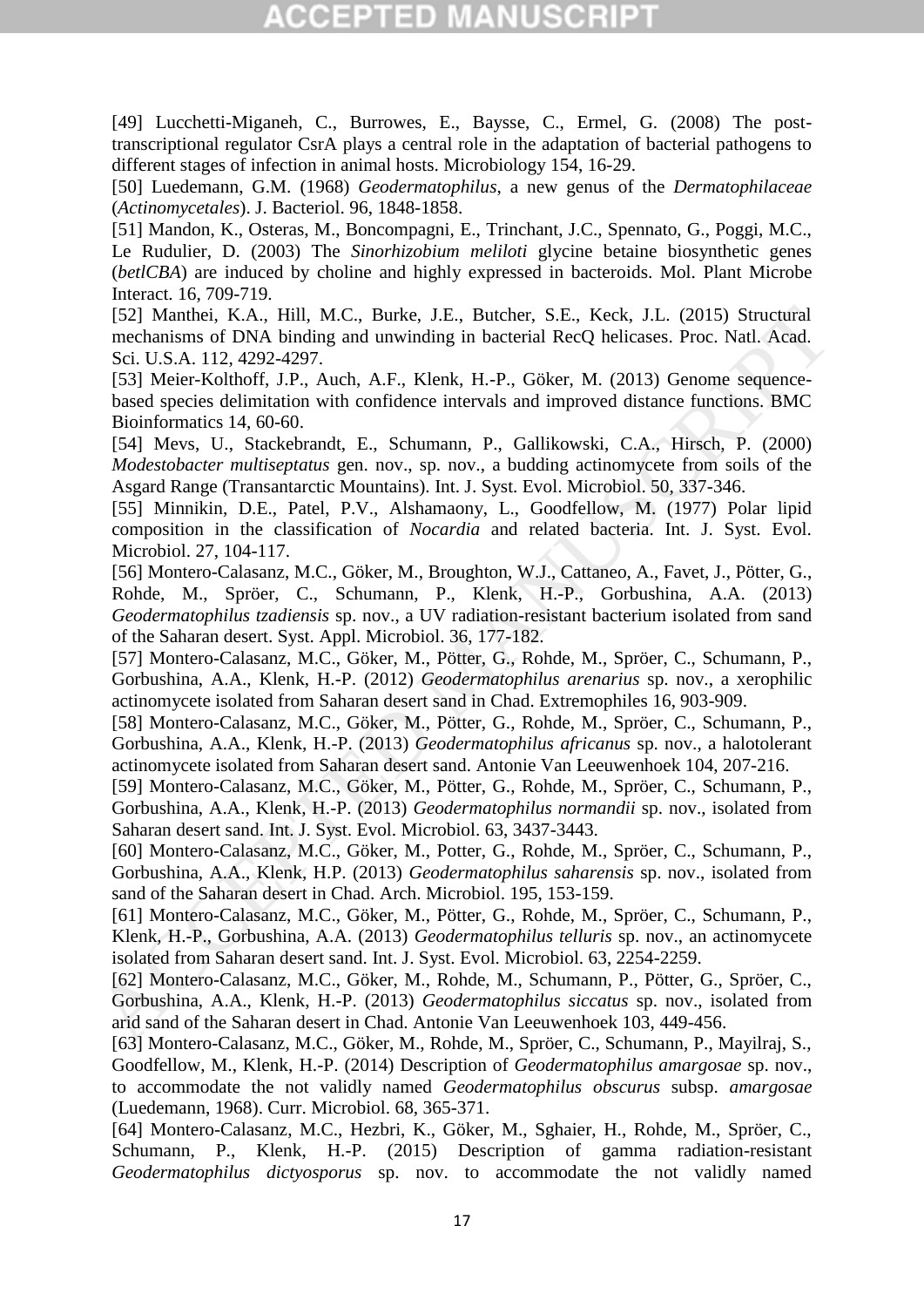## CEPTED

*Geodermatophilus obscurus* subsp. *dictyosporus* (Luedemann, 1968). Extremophiles 19, 77- 85.

[65] Montero-Calasanz, M.C., Hofner, B., Göker, M., Rohde, M., Spröer, C., Hezbri, K., Gtari, M., Schumann, P., Klenk, H.-P. (2014) *Geodermatophilus poikilotrophi* sp. nov.: a multitolerant actinomycete isolated from dolomitic marble. Biomed Res. Int. 2014, 11.

[66] Montero-Calasanz, M.d.C., Meier-Kolthoff, J.P., Zhang, D.-F., Yaramis, A., Rohde, M., Woyke, T., Kyrpides, N.C., Schumann, P., Li, W.-J., Göker, M. (2017) Genome-scale data call for a taxonomic rearrangement of *Geodermatophilaceae*. Frontiers in Microbiology 8.

[67] Murray, P.R., American Society for Microbiology (1999) Manual of clinical microbiology, ASM Press, Washington, D.C.

[68] Nau-Wagner, G., Opper, D., Rolbetzki, A., Boch, J., Kempf, B., Hoffmann, T., Bremer, E. (2012) Genetic control of osmoadaptive glycine betaine synthesis in *Bacillus subtilis* through the choline-sensing and glycine betaine-responsive GbsR repressor. J. Bacteriol. 194, 2703-2714.

[69] Neilson, J.W., Quade, J., Ortiz, M., Nelson, W.M., Legatzki, A., Tian, F., LaComb, M., Betancourt, J.L., Wing, R.A., Soderlund, C.A., Maier, R.M. (2012) Life at the hyperarid margin: novel bacterial diversity in arid soils of the Atacama Desert, Chile. Extremophiles 16, 553-566.

[70] Nie, G.-X., Ming, H., Li, S., Zhou, E.-M., Cheng, J., Yu, T.-T., Zhang, J., Feng, H.-G., Tang, S.-K., Li, W.-J. (2012) *Geodermatophilus nigrescens* sp. nov., isolated from a dry-hot valley. Antonie Van Leeuwenhoek 101, 811-817.

[71] Normand, P. (2006) *Geodermatophilaceae* fam. nov., a formal description. Int. J. Syst. Evol. Microbiol. 56, 2277-2278.

[72] Normand, P., Benson, D.R. (2012) Family IV. *Geodermatophilaceae* Normand 2006, 2277VP (Effective publication: Normand, Orso, Cournoyer, Jeannin, Chapelon, Dawson, Evtushenko and Misra 1996, 8.). In: Goodfellow, M., Kämpfer, P., Busse, H.-J., Trujillo, M.E., Suzuki, K.-i., Ludwig, W., Whitman, W.B. (Eds.) Bergey's manual of systematic bacteriology: The Actinobacteria, Part A. 2<sup>nd</sup> ed., Springer, New York, NY, pp. 528. microbiology, ASM Press, Washington, D.C.<br>
16705) Nau-Wagner, G., Opper, D., Rolbetzki, A., Boch, J., Kennyf, B., Hoffmann, T., Bremer, E. (2012) Genetic control of connoadaptive glycine betaine synthesis in *Bacillus sub* 

[73] Normand, P., Benson, D.R. (2012) Genus I. *Geodermatophilus* Luedemann 1968, 1857AL. In: Goodfellow, M., Kämpfer, P., Busse, H.-J., Trujillo, M.E., Suzuki, K.-i., Ludwig, W., Whitman, W.B. (Eds.) Bergey's manual of systematic bacteriology: The Actinobacteria, Part A. 2<sup>nd</sup> ed., Springer, New York, NY, pp. 528-530.

[74] Normand, P., Gury, J., Pujic, P., Chouaia, B., Crotti, E., Brusetti, L., Daffonchio, D., Vacherie, B., Barbe, V., Medigue, C., Calteau, A., Ghodhbane-Gtari, F., Essoussi, I., Nouioui, I., Abbassi-Ghozzi, I., Gtari, M. (2012) Genome sequence of radiation-resistant *Modestobacter marinus* strain BC501, a representative actinobacterium that thrives on calcareous stone surfaces. J. Bacteriol. 194, 4773-4774.

[75] R Core Team, R: a language and environment for statistical computing, in, R Foundation for Statistical Computing, Vienna, Austria, 2016.

[76] Rasmussen, J.J., Vegge, C.S., Frokiaer, H., Howlett, R.M., Krogfelt, K.A., Kelly, D.J., Ingmer, H. (2013) *Campylobacter jejuni* carbon starvation protein A (CstA) is involved in peptide utilization, motility and agglutination, and has a role in stimulation of dendritic cells. J. Med. Microbiol. 62, 1135-1143.

[77] Reina-Bueno, M., Argandoña, M., Nieto, J.J., Hidalgo-García, A., Iglesias-Guerra, F., Delgado, M.J., Vargas, C. (2012) Role of trehalose in heat and desiccation tolerance in the soil bacterium *Rhizobium etli*. BMC Microbiol. 12, 207-207.

[78] Richter, M., Rosselló-Móra, R. (2009) Shifting the genomic gold standard for the prokaryotic species definition. Proc. Natl. Acad. Sci. U.S.A. 106, 19126-19131.

[79] RStudio Team, RStudio: integrated development for R, in, RStudio, Inc., Boston, MA, 2015.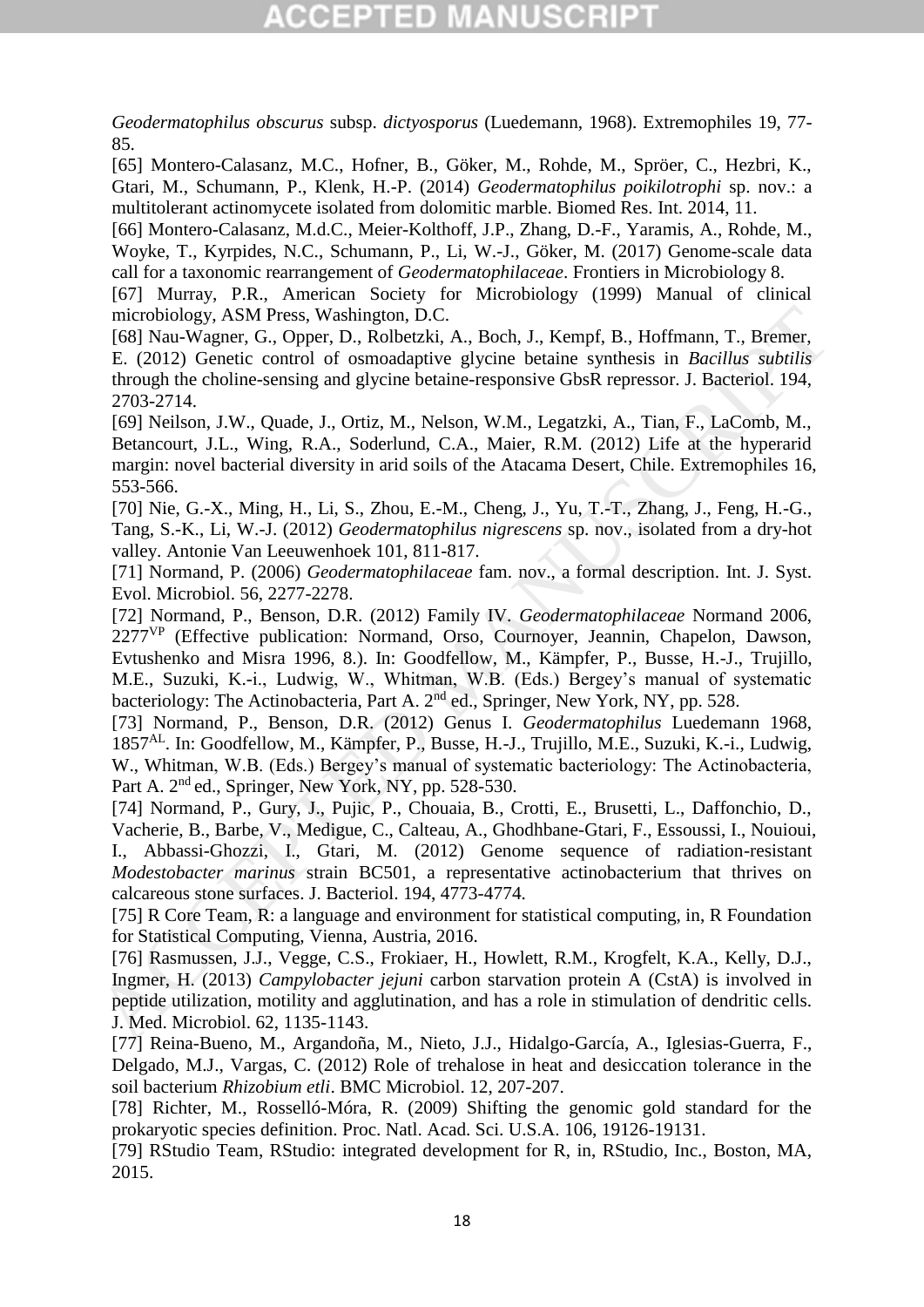## CEPTED M:

[80] Saitou, N., Nei, M. (1987) The neighbor-joining method: a new method for reconstructing phylogenetic trees. Mol. Biol. Evol. 4, 406-425.

[81] Salazar, O., Valverde, A., Genilloud, O. (2006) Real-time PCR for the detection and quantification of *Geodermatophilaceae* from stone samples and identification of new members of the genus *Blastococcus*. Appl. Environ. Microbiol. 72, 346-352.

[82] Sangal, V., Goodfellow, M., Jones, A.L., Schwalbe, E.C., Blom, J., Hoskisson, P.A., Sutcliffe, I.C. (2016) Next-generation systematics: an innovative approach to resolve the structure of complex prokaryotic taxa. Sci. Rep. 6, 38392.

[83] Sangal, V., Nieminen, L., Tucker, N.P., Hoskisson, P.A. (2014) Revolutionizing prokaryotic systematics through next-generation sequencing. Method. Microbiol. 41, 75-101.

[84] Sasser, M., Identification of bacteria by gas chromatography of cellular fatty acids, in: MIDI Technical Note 101, MIDI Inc., Newark, DE, 1990.

[85] Schaal, K.P., Yassin, A.F., Stackebrandt, E. (2006) The family *Actinomycetaceae*: the genera *Actinomyces*, *Actinobaculum*, *Arcanobacterium*, *Varibaculum*, and *Mobiluncus*. In: Dworkin, M., Falkow, S., Rosenberg, E., Schleifer, K.H., Stackebrandt, E. (Eds.) The Prokaryotes – a handbook on the biology of bacteria: *Archaea*. Bacteria: *Firmicutes*, *Actinomycetes*. 3, Springer, New York, pp. 430-537. pokaryotic systematics through next-generation sequencing. Method, Microbiol. 41, 75-101.<br>
[84] Susser, M., Identification of bateria by gas chromatography of cellular fatty acids. in:<br>
MIDI Technical Note 101, MIDI Inc.,

[86] Schultz, J.E., Matin, A. (1991) Molecular and functional characterization of a carbon starvation gene of *Escherichia coli*. J. Mol. Biol. 218, 129-140.

[87] Sen, A., Daubin, V., Abrouk, D., Gifford, I., Berry, A.M., Normand, P. (2014) Phylogeny of the class *Actinobacteria* revisited in the light of complete genomes. The orders '*Frankiales*' and *Micrococcales* should be split into coherent entities: proposal of *Frankiales* ord. nov., *Geodermatophilales* ord. nov., *Acidothermales* ord. nov. and *Nakamurellales* ord. nov. Int. J. Syst. Evol. Microbiol. 64, 3821-3832.

[88] Sentausa, E., Fournier, P.E. (2013) Advantages and limitations of genomics in prokaryotic taxonomy. Clin. Microbiol. Infect. 19, 790-795.

[89] Sghaier, H., Hezbri, K., Ghodhbane-Gtari, F., Pujic, P., Sen, A., Daffonchio, D., Boudabous, A., Tisa, L.S., Klenk, H.-P., Armengaud, J., Normand, P., Gtari, M. (2016) Stone-dwelling actinobacteria *Blastococcus saxobsidens*, *Modestobacter marinus* and *Geodermatophilus obscurus* proteogenomes. ISME J. 10, 21-29.

[90] Shirling, E.B., Gottlieb, D. (1966) Methods for characterization of *Streptomyces* species. Int. J. Syst. Evol. Microbiol. 16, 313-340.

[91] Stackebrandt, E., Rainey, F.A., Ward-Rainey, N.L. (1997) Proposal for a new hierarchic classification system, *Actinobacteria* classis nov. Int. J. Syst. Evol. Microbiol. 47, 479-491.

[92] Staden, R., Beal, K.F., Bonfield, J.K. (2000) The Staden package, 1998. Methods in molecular biology (Clifton, N.J.) 132, 115-130.

[93] Staneck, J.L., Roberts, G.D. (1974) Simplified approach to identification of aerobic Actinomycetes by thin-layer chromatography. Appl. Microbiol. 28, 226-231.

[94] Trujillo, M.E., Alonso-Vega, P., Rodriguez, R., Carro, L., Cerda, E., Alonso, P., Martinez-Molina, E. (2010) The genus *Micromonospora* is widespread in legume root nodules: the example of *Lupinus angustifolius*. ISME J. 4, 1265-1281.

[95] Trujillo, M.E., Goodfellow, M., Busarakam, K., Riesco, R. (2015) *Modestobacter lapidis* sp. nov. and *Modestobacter muralis* sp. nov., isolated from a deteriorated sandstone historic building in Salamanca, Spain. Antonie Van Leeuwenhoek 108, 311-320.

[96] Urzì, C., Brusetti, L., Salamone, P., Sorlini, C., Stackebrandt, E., Daffonchio, D. (2001) Biodiversity of *Geodermatophilaceae* isolated from altered stones and monuments in the Mediterranean basin. Environ. Microbiol. 3, 471-479.

[97] Vaas, L.A.I., Sikorski, J., Hofner, B., Fiebig, A., Buddruhs, N., Klenk, H.-P., Göker, M. (2013) opm: an R package for analysing OmniLog® phenotype microarray data. Bioinformatics 29, 1823-1824.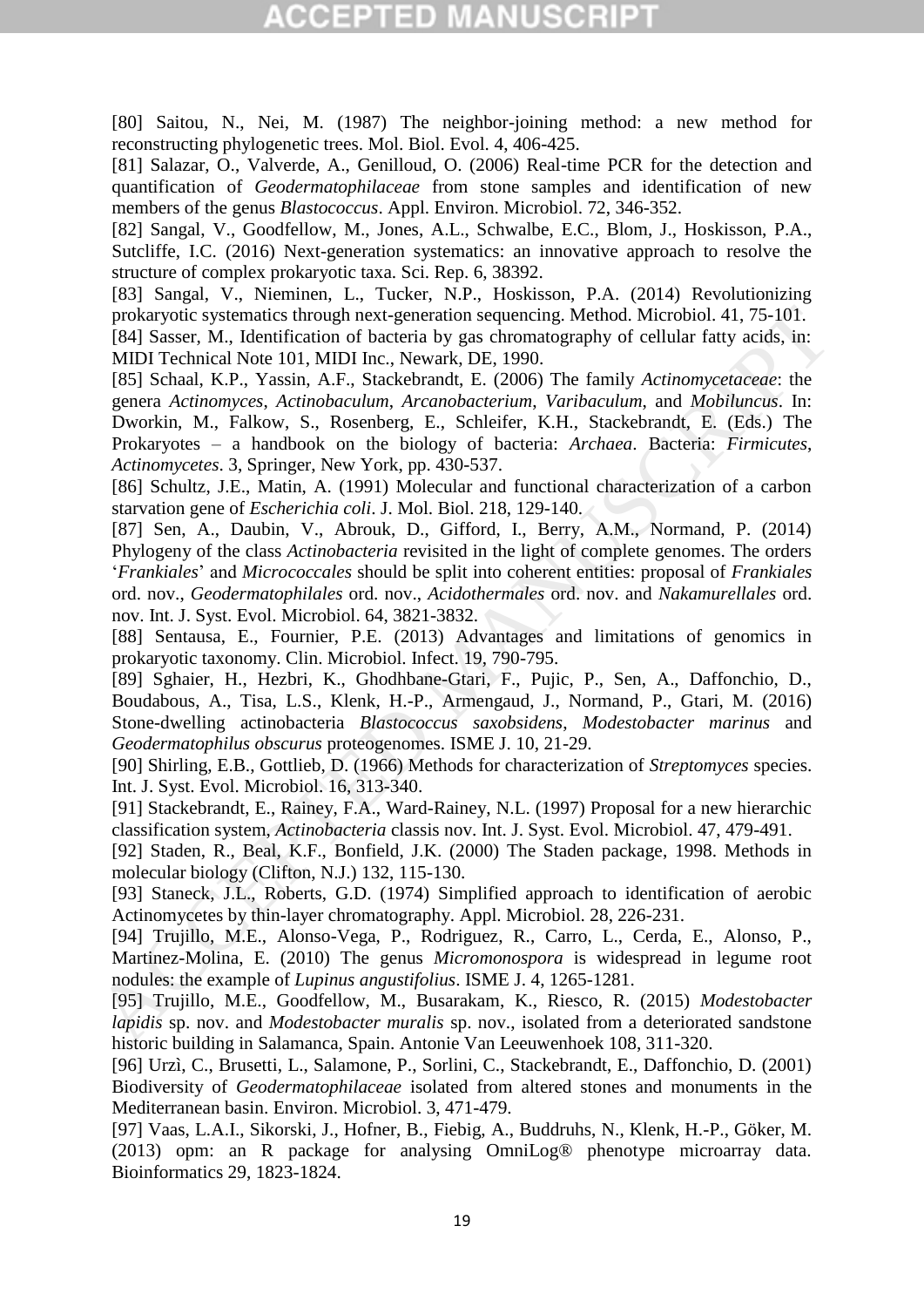[98] Versalovic, J., Schneider, M., De Bruijn, F., Lupski, J.R. (1994) Genomic fingerprinting of bacteria using repetitive sequence-based polymerase chain reaction. Methods Mol. Cell. Biol. 5, 25-40.

[99] Vickers, J.C., Williams, S.T. (1987) An assessment of plate inoculation procedures for the enumeration and isolation of soil streptomycetes. Microbios Lett. 35, 113-117.

[100] Wargo, M.J., Szwergold, B.S., Hogan, D.A. (2008) Identification of two gene clusters and a transcriptional regulator required for *Pseudomonas aeruginosa* glycine betaine catabolism. J. Bacteriol. 190, 2690-2699.

[101] Wayne, L.G., Brenner, D.J., Colwell, R.R., Grimont, P.A.D., Kandler, O., Krichevsky, M.I., Moore, L.H., Moore, W.E.C., Murray, R.G.E., Stackebrandt, E., Starr, M.P., Truper, H.G. (1987) Report of the ad hoc committee on reconciliation of approaches to bacterial systematics. Int. J. Syst. Evol. Microbiol. 37, 463-464.

[102] Weber, T., Blin, K., Duddela, S., Krug, D., Kim, H.U., Bruccoleri, R., Lee, S.Y., Fischbach, M.A., Müller, R., Wohlleben, W., Breitling, R., Takano, E., Medema, M.H. (2015) antiSMASH 3.0—a comprehensive resource for the genome mining of biosynthetic gene clusters. Nucleic Acids Res. 43, W237-W243. M.I., Moore, L.H., Moore, W.E.C., Murray, R.G.E., Stackebrandt, E., Starr, M.P., Tuper, T. M.P., Tuper, T. H.P., Tuper, 193. Accelerial systematics. Int. J. Syst. Evol. Microbiol. 37, 463-464.<br>
1163. (1987) Report of the a

[103] Williams, S.T., Goodfellow, M., Alderson, G., Wellington, E.M.H., Sneath, P.H.A., Sackin, M.J. (1983) Numerical classification of *Streptomyces* and related genera. Microbiology 129, 1743-1813.

[104] Yoon, S.-H., Ha, S.-M., Kwon, S., Lim, J., Kim, Y., Seo, H., Chun, J. (2016) Introducing EzBioCloud: A taxonomically united database of 16S rRNA and whole genome assemblies. Int. J. Syst. Evol. Microbiol. 67, 1613-1617.

[105] Zhang, Y.-Q., Chen, J., Liu, H.-Y., Zhang, Y.-Q., Li, W.-J., Yu, L.-Y. (2011) *Geodermatophilus ruber* sp. nov., isolated from rhizosphere soil of a medicinal plant. Int. J.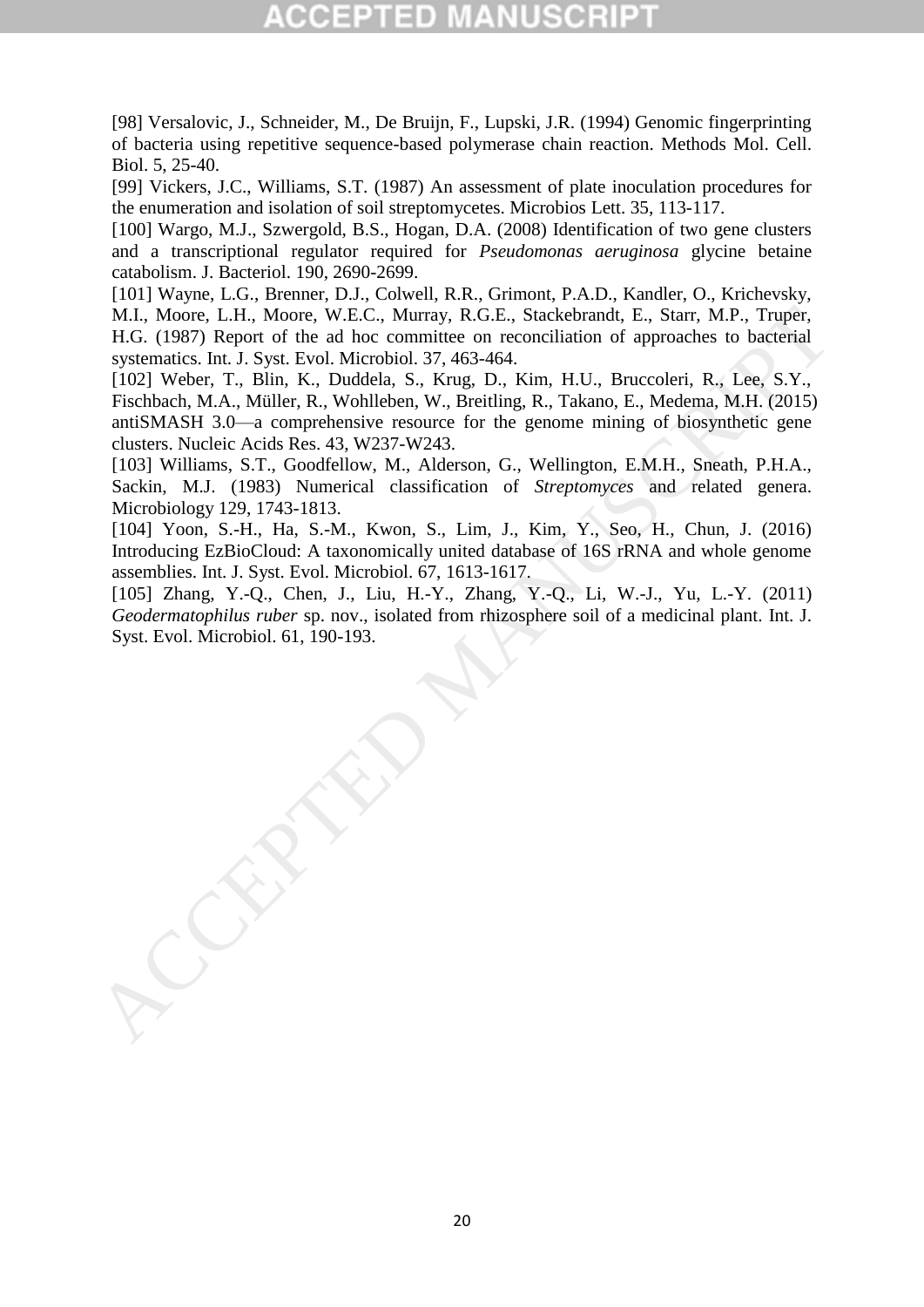### **Legends for Figures**

Fig. 1. Phase contrast image of isolate B12<sup>T</sup> following growth on GYM *Streptomyces* agar at 28°C for 7 days showing multilocular vesicles.

**Fig. 2.** Neighbour joining tree based on almost complete 16S rRNA gene sequences showing relationships between isolates  $B12^T$ , B20, and B25 and between them and closely related *Geodermatophilus* type strains. Asterisks indicate branches of the tree that were also found using the maximum-likelihood (ML) and maximum-parsimony (MP) tree-making algorithms. Only bootstrap values above 50% are shown. Scale bar, indicates the number of substitutions per nucleotide position.

Fig. 3. BOX-PCR fingerprints of isolates B12<sup>T</sup>, B20 and B25. Lane 1: GeneRuler 100bp Plus DNA Ladder (Thermo Scientific); 2, isolate B12<sup>T</sup>; 3, isolate B20; 4, isolate B25; 5, GeneRuler 1kbp Plus DNA Ladder (Thermo Scientific). The size of bands for the DNA ladders are shown in kbp. betonamatorymuss type suurs. Netters as matter outantes on the the dual were used using the maximum-hielihood (ML) and maximum-parsimony (MP) tree-making algorithms.<br>Only bootstrap values above 50% are shown. Scale bar, in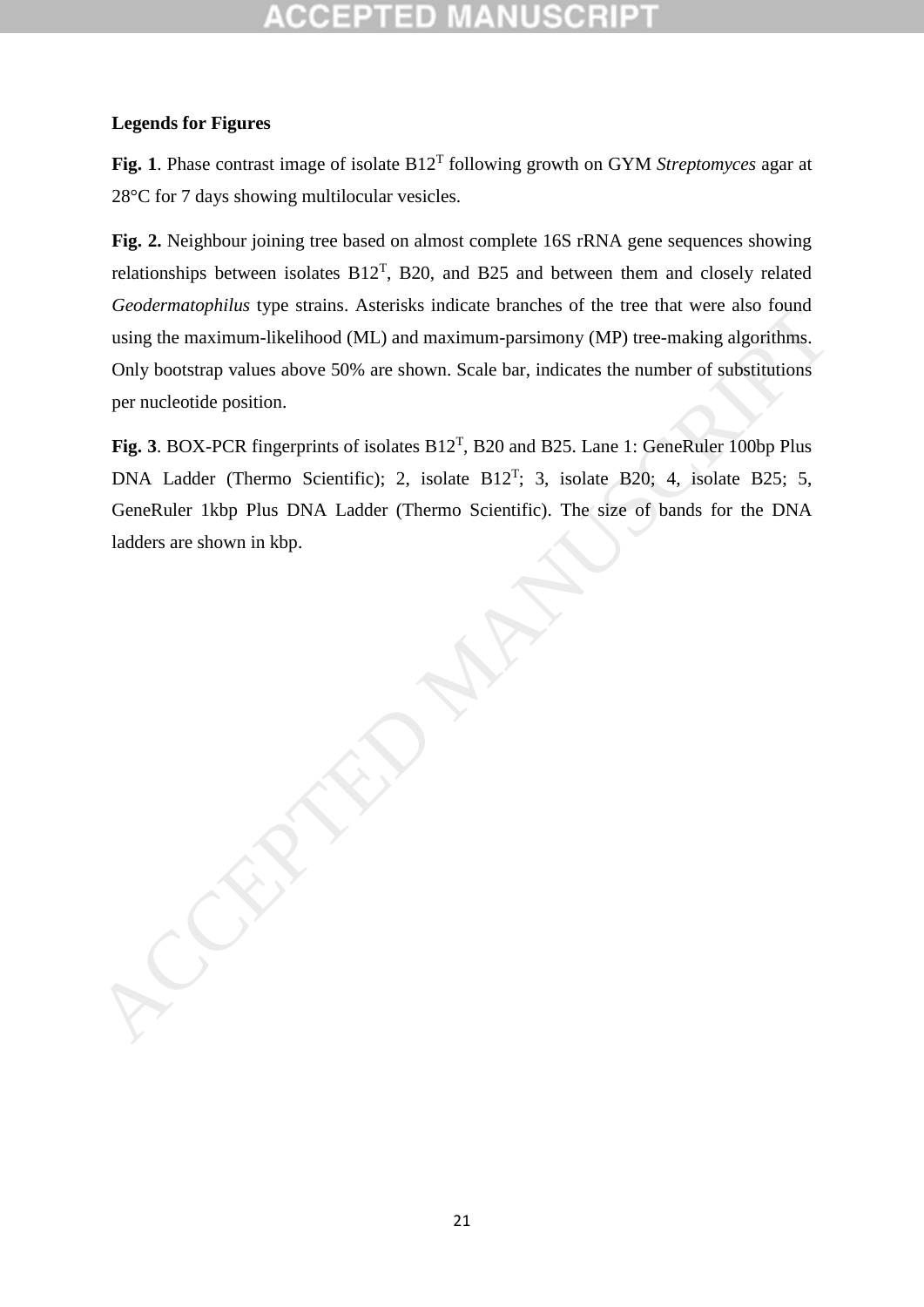## **ACCEPTED MANUSCRIPT**

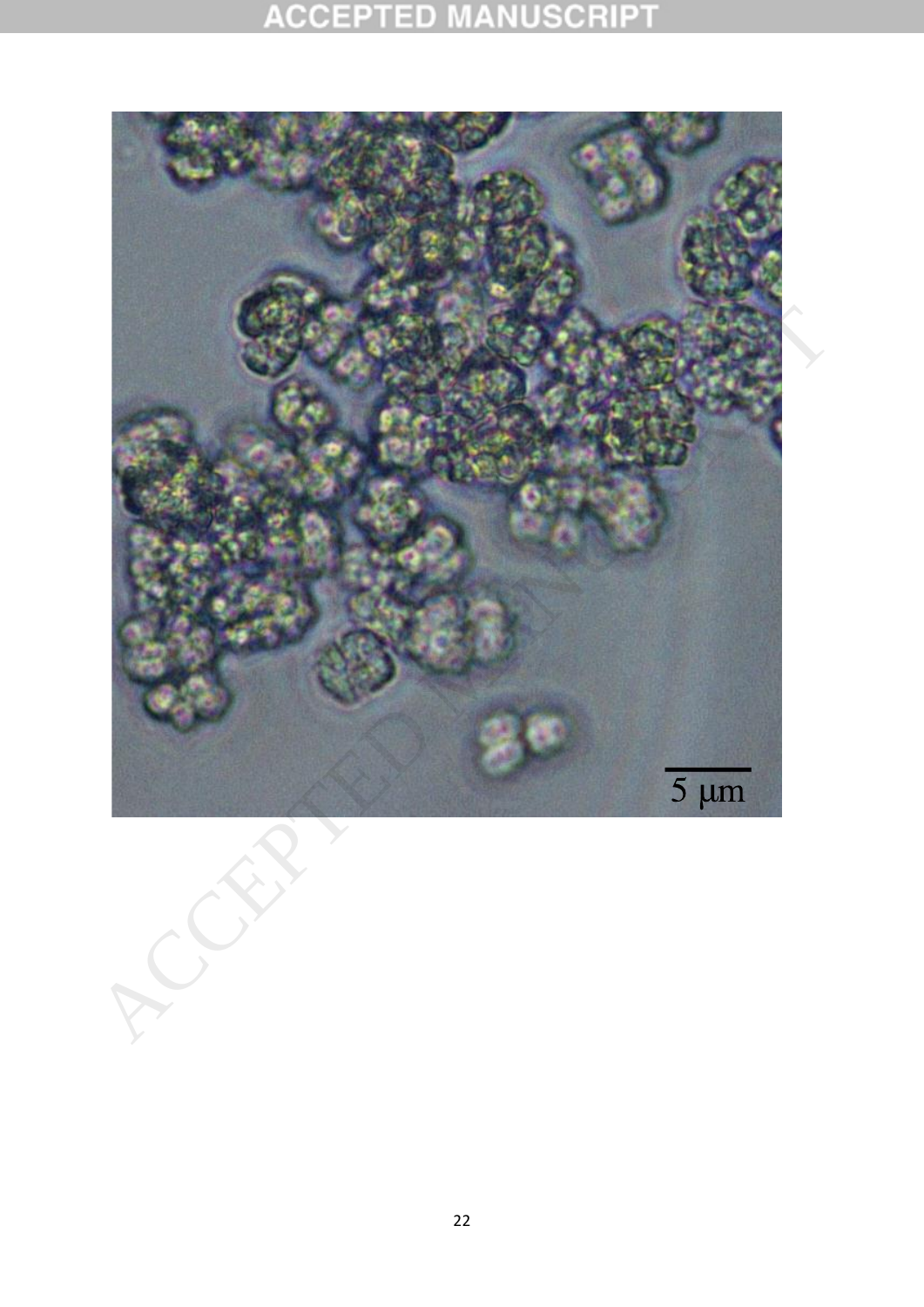## D

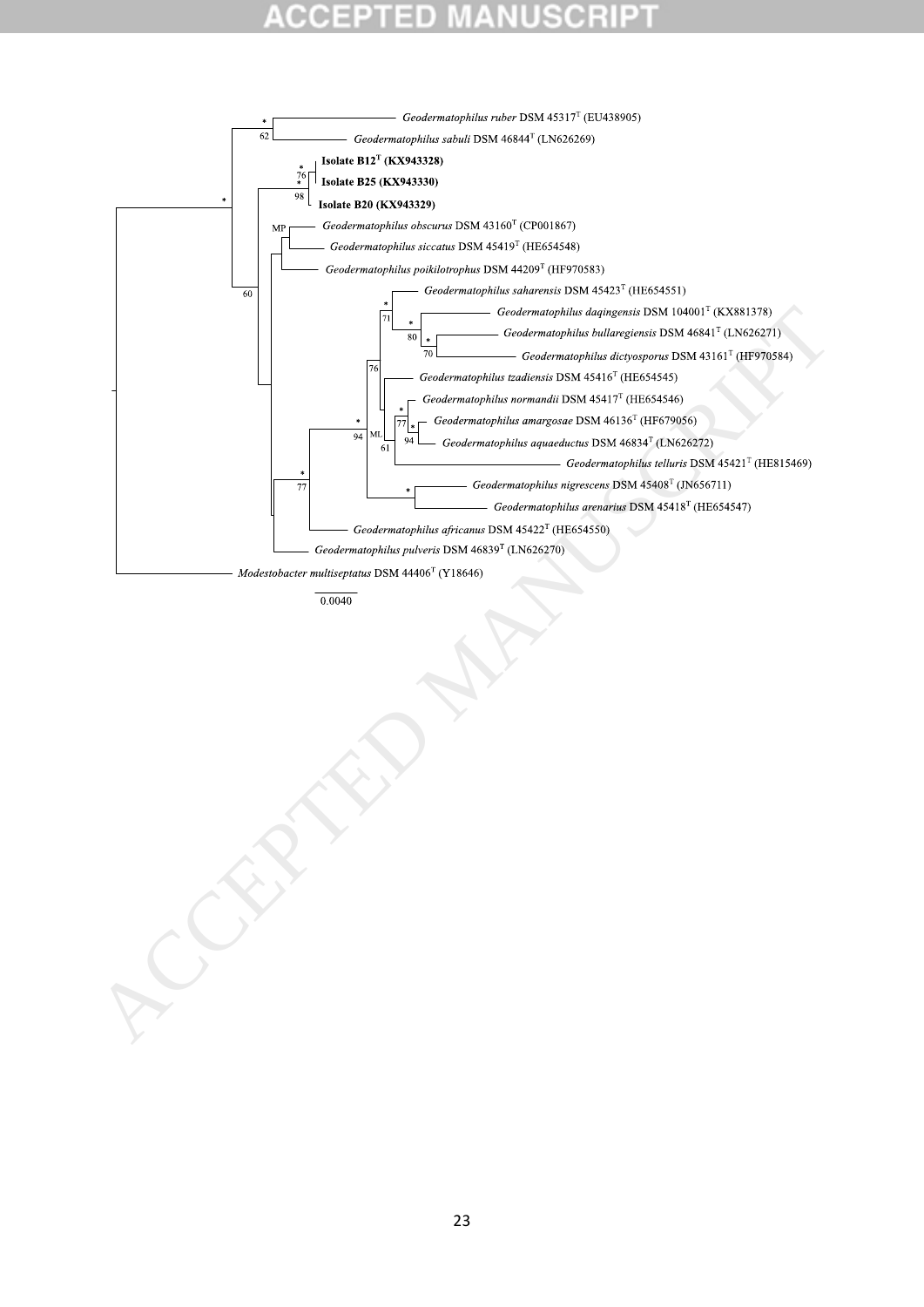## **ACCEPTED MANUSCRIPT**

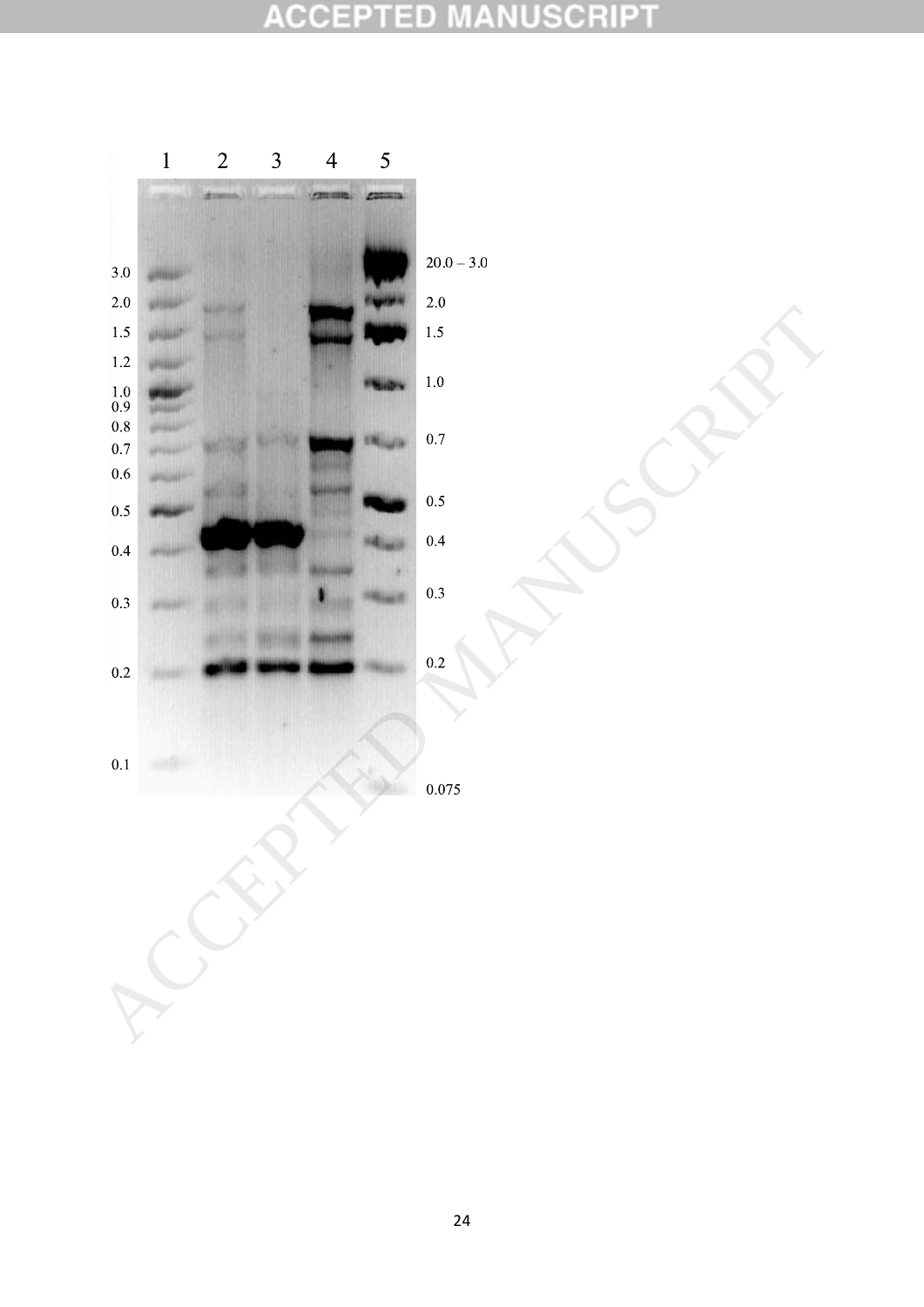| Media                                            | Growth           |                             |                   | <b>Colony colour</b>     |                       |                                 | Diffusible pigment                        |            |                        |
|--------------------------------------------------|------------------|-----------------------------|-------------------|--------------------------|-----------------------|---------------------------------|-------------------------------------------|------------|------------------------|
|                                                  | $B12^T$          | B2<br>$\boldsymbol{0}$      | <b>B25</b>        | $\overline{B12^T}$       | <b>B20</b>            | <b>B25</b>                      | $B12^T$                                   | <b>B20</b> | <b>B25</b>             |
| Tryptone-yeast<br>extract (ISP 1)                | $\boldsymbol{+}$ |                             | $\boldsymbol{+}$  | Medium<br>grey           | Dark<br>grey          | Dark<br>grey                    | None                                      | None       | None                   |
| Yeast<br>extract-malt<br>extract agar (ISP 2)    | $^{++}$          | $\boldsymbol{++}$<br>$^{+}$ | $+++$             | Black-<br>blue           | <b>Black</b><br>-blue | <b>Black</b><br>-blue           | None                                      | None       | None                   |
| Oatmeal agar (ISP<br>3)                          | $++$             | $++$                        | $\boldsymbol{++}$ | Black-<br>blue           | Dark<br>grey          | <b>Black</b><br>-blue           | None                                      | None       | None                   |
| Inorganic<br>salts-<br>starch agar (ISP 4)       | $\boldsymbol{+}$ | $\boldsymbol{+}$            | $\pm$             | Black-<br>blue           | Dark<br>grey          | N.R.                            | None                                      | None       | None                   |
| Glycerol-asparagine<br>agar (ISP 5)              | $\!$             | $^{\rm ++}$                 | $\!$              | Black-<br>blue           | <b>Black</b><br>-blue | <b>Black</b><br>-blue           | None                                      | None       | None                   |
| Peptone-yeast<br>extract-iron<br>agar<br>(ISP 6) | $\boldsymbol{+}$ | $\pm$                       | $\boldsymbol{+}$  | Light<br>yellow-<br>pink | N.R.                  | Light<br>yello<br>$W -$<br>pink | None                                      | None       | None                   |
| Tyrosine agar $(ISP$ ++<br>7)                    |                  | $\pm$                       | $^{++}$           | Black-<br>blue           | N.R.                  | <b>Black</b><br>-blue           | <b>Brow</b><br>$n-$<br>orang<br>${\bf e}$ | None       | <b>Brown</b><br>orange |

Table 1. Growth and cultural characteristics of isolates B12<sup>T</sup>, B20 and B25 on ISP media after incubation for 14 days at 28°C.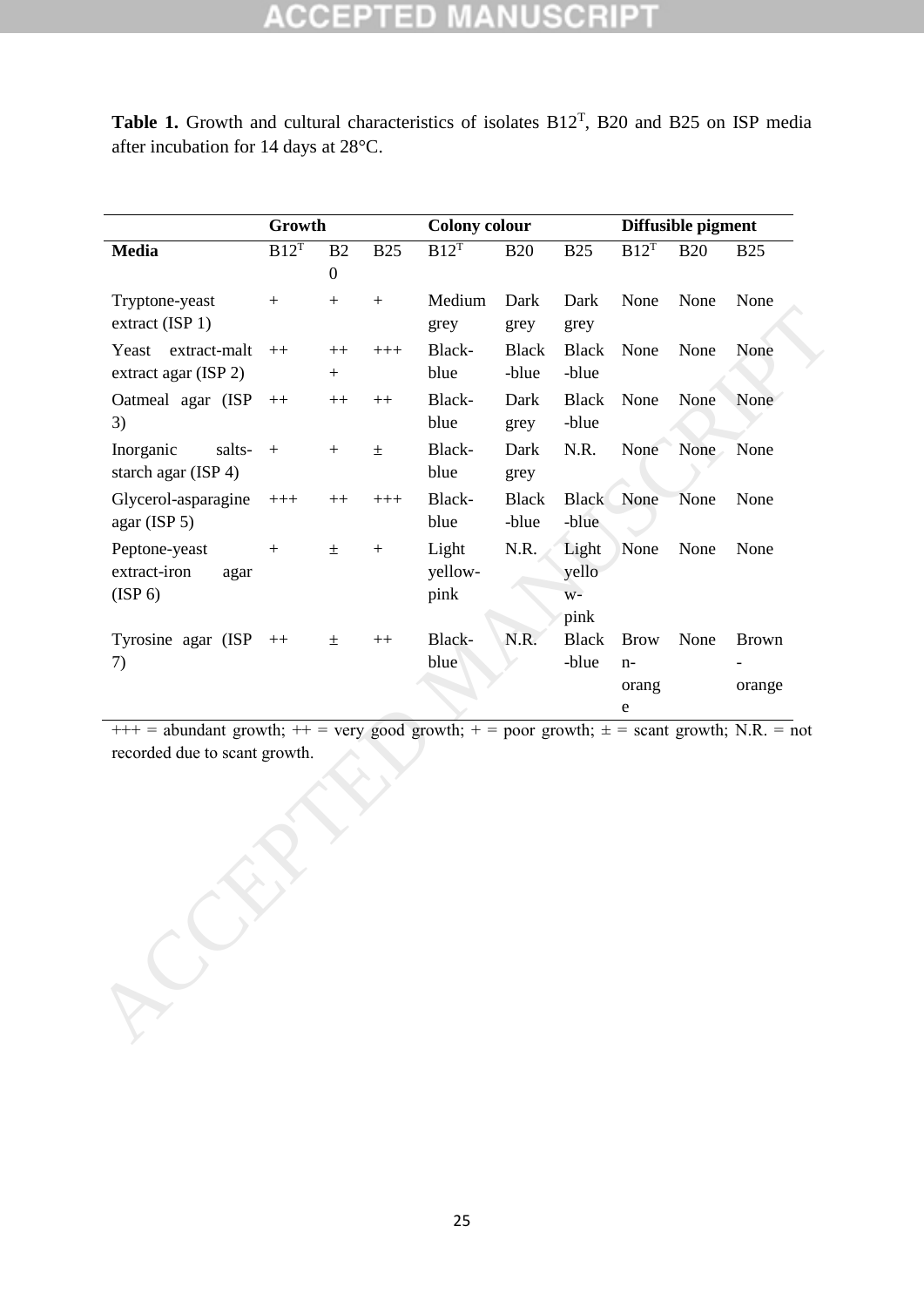## ۵D

**Table 2**. Phenotypic properties that differentiate *Geodermatophilus chilensis* isolates. B12<sup>T</sup> , B20 and B25 from closely related type-strains of the genus *Geodermatophilus*.

Strains: 1, B12<sup>T</sup>, B20 and B25 (data from this study); 2, *G. africanus* DSM 45422<sup>T</sup> [58]; 3, *G. obscurus* DSM 43160<sup>T</sup> (data from this study, unless indicated); 4, *G. poikilotrophus* DSM 44209<sup>T</sup>[64, 73]; 5, *G. pulveris* DSM 46829<sup>T</sup>[79]; 6, *G. ruber* DSM 45317<sup>T</sup> [55]; 7, *G. sabuli* DSM 46844<sup>T</sup> [31]; 8, *G. siccatus* DSM 45419<sup>T</sup> [29].

|                                | $\mathbf{1}$             | $\mathbf{2}$ | 3            | $\overline{\mathcal{A}}$ | 5                       | 6                                | $\boldsymbol{7}$   | $8\,$                    |
|--------------------------------|--------------------------|--------------|--------------|--------------------------|-------------------------|----------------------------------|--------------------|--------------------------|
| GYM agar                       |                          |              |              |                          |                         |                                  |                    |                          |
| Colony colour                  | Light                    | <b>Black</b> | <b>Black</b> | Light                    | <b>Black</b>            | Light                            | Pale               | Light                    |
|                                | orange,                  |              |              | red,                     |                         | red, red                         | pink               | red,                     |
|                                | black-                   |              |              | greenish                 |                         |                                  |                    | black                    |
|                                | blue                     |              |              | black                    |                         |                                  |                    |                          |
| Colony                         | Dry                      | Dry          | Dry          | Moist                    | Dry                     | Moist                            | Dry                | Moist                    |
| texture                        |                          |              |              |                          |                         |                                  |                    |                          |
| <b>GENIII</b>                  |                          |              |              |                          |                         |                                  |                    |                          |
| <b>BIOLOG</b>                  |                          |              |              |                          |                         |                                  |                    |                          |
| microplate                     |                          |              |              |                          |                         |                                  |                    |                          |
| tests                          |                          |              |              |                          |                         |                                  |                    |                          |
| (a) Oxidation of amino acids   |                          |              |              |                          |                         |                                  |                    |                          |
| L-Alanine                      |                          |              |              |                          |                         | $\hspace{0.1mm} +\hspace{0.1mm}$ | V                  |                          |
| L-Histidine                    |                          |              |              |                          |                         | v                                | $\mathbf{V}$       | V                        |
| D-Serine                       |                          |              |              |                          |                         | $^{+}$                           |                    |                          |
| L-Serine                       |                          |              |              |                          | $\overline{\mathbf{V}}$ | $\ddot{}$                        | V                  |                          |
| (b) Oxidation of sugars        |                          |              |              |                          |                         |                                  |                    |                          |
| D-Cellobiose                   | $\ddot{+}$               | $\mathbf V$  |              | $^+$                     |                         |                                  | $+$                |                          |
| D-Fructose                     | $+$                      |              | $^{+}$       | $\boldsymbol{+}$         | $^{+}$                  |                                  | $\hspace{0.1mm} +$ | $+$                      |
| $\beta$ -Gentiobiose           | $\boldsymbol{+}$         |              | $\mathbf V$  | ${\bf V}$                | $\mathbf{V}$            | $\boldsymbol{+}$                 | V                  |                          |
| D-Glucose-6-                   | $\boldsymbol{+}$         |              |              |                          |                         |                                  | V                  |                          |
| phosphate                      |                          |              |              |                          |                         |                                  |                    |                          |
| Glycerol                       | $\boldsymbol{+}$         |              | $^{+}$       | $\overline{+}$           | $\! + \!$               |                                  |                    | $\boldsymbol{+}$         |
| 3-O-Methyl-                    | $\qquad \qquad +$        |              |              |                          |                         |                                  | V                  |                          |
| D-Glucose                      |                          |              |              |                          |                         |                                  |                    |                          |
| $myo$ -Inositol                | $\boldsymbol{+}$         |              |              | $^{+}$                   | $\! +$                  |                                  | V                  | $+$                      |
| D-Maltose                      | $\! + \!$                |              | $^{+}$       | $\overline{+}$           | V                       | $+$                              | V                  | $+$                      |
| D-Mannitol                     | $\overline{\phantom{0}}$ |              | $\ddot{}$    | $^{+}$                   | $\hspace{0.1mm} +$      |                                  | $\hspace{0.1mm} +$ | $+$                      |
| D-Salicin                      | $\pm$                    |              | $\mathbf V$  | $\overline{\phantom{0}}$ | V                       |                                  | V                  | $\overline{\phantom{0}}$ |
| D-Sorbitol                     | $^{+}$                   |              | $^{+}$       | $\hspace{0.1mm} +$       | V                       |                                  | $\hspace{0.1mm} +$ | $^{+}$                   |
| Stachyose                      | $\ddot{}$                |              | $\mathbf V$  | $\hspace{0.1mm} +$       | $\qquad \qquad -$       | —                                | V                  | $\qquad \qquad -$        |
| Sucrose                        | $^{+}$                   |              | $^{+}$       |                          |                         | $\boldsymbol{+}$                 | V                  | $+$                      |
| $N$ -acetyl-D-                 | $^{+}$                   |              |              |                          |                         | V                                | V                  |                          |
| glucosamine                    |                          |              |              |                          |                         |                                  |                    |                          |
| $\beta$ -methyl-D-             | $\ddot{+}$               |              |              |                          |                         | $^{+}$                           | $\mathbf V$        |                          |
| glucoside                      |                          |              |              |                          |                         |                                  |                    |                          |
| (c) Oxidation of organic acids |                          |              |              |                          |                         |                                  |                    |                          |
| $\beta$ -Hydroxy-              | $\boldsymbol{+}$         | $+$          |              | $\! +$                   | $\boldsymbol{+}$        |                                  | $+$                | $\boldsymbol{+}$         |
| Butyric acid                   |                          |              |              |                          |                         |                                  |                    |                          |
| $p$ -Hydroxy-                  |                          | $\mathbf{V}$ |              |                          | $\mathbf V$             |                                  |                    | $\boldsymbol{+}$         |
| phenyl acetic                  |                          |              |              |                          |                         |                                  |                    |                          |
| acid                           |                          |              |              |                          |                         |                                  |                    |                          |
| Mucic acid                     |                          |              |              |                          |                         | $\boldsymbol{+}$                 | $\mathbf V$        |                          |
| (d) Utilisation of:            |                          |              |              |                          |                         |                                  |                    |                          |
| Inosine                        |                          |              |              |                          | $\mathbf V$             |                                  | $\mathbf{V}$       |                          |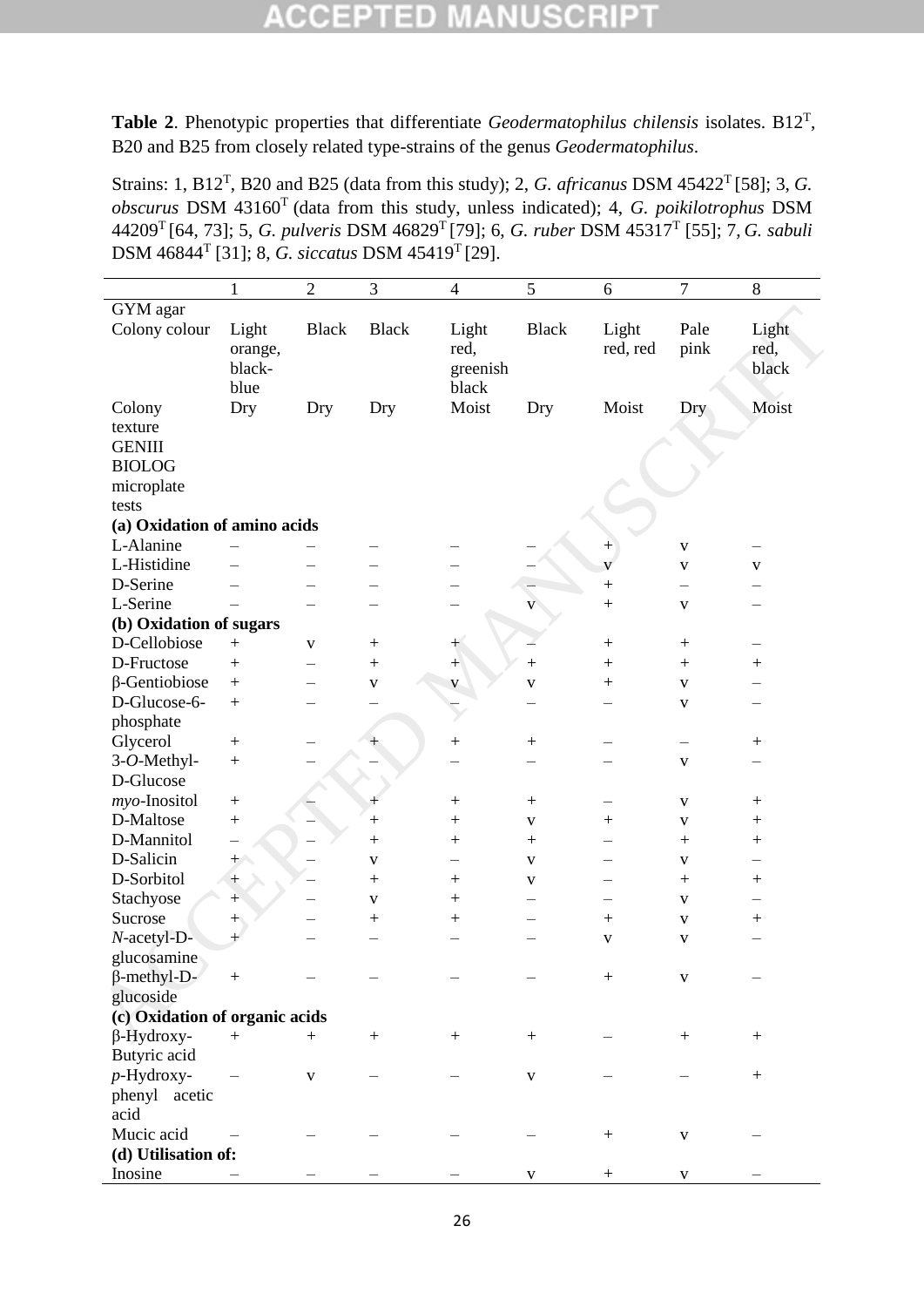| Tween 40                                                                                                                                                                                                                                                                                                                                                                                                                                                                                                                                                                                                                                                                                                                                                                                                                                                                                                                                                               | $+$                         | $\mathbf{V}$           | $+$                                                     | $\mathbf{V}$                                      | $\mathbf V$                               | $\mathbf V$                       | $\overline{\phantom{0}}$ | $+$                    |
|------------------------------------------------------------------------------------------------------------------------------------------------------------------------------------------------------------------------------------------------------------------------------------------------------------------------------------------------------------------------------------------------------------------------------------------------------------------------------------------------------------------------------------------------------------------------------------------------------------------------------------------------------------------------------------------------------------------------------------------------------------------------------------------------------------------------------------------------------------------------------------------------------------------------------------------------------------------------|-----------------------------|------------------------|---------------------------------------------------------|---------------------------------------------------|-------------------------------------------|-----------------------------------|--------------------------|------------------------|
| Major<br>fatty<br>acids <sup>a</sup>                                                                                                                                                                                                                                                                                                                                                                                                                                                                                                                                                                                                                                                                                                                                                                                                                                                                                                                                   | iso-                        | iso-                   | $iso-C_{15:0}$                                          | $iso-C_{15:0}$                                    | iso-                                      | iso-                              | iso-                     | iso-                   |
|                                                                                                                                                                                                                                                                                                                                                                                                                                                                                                                                                                                                                                                                                                                                                                                                                                                                                                                                                                        | $C_{15:0}$<br>iso-          | $C_{16:0}$             | iso- $C_{16:0}$ ,<br>iso-<br>$C_{17:1}\omega$ 8 $c^{d}$ | iso-<br>$C_{16:0}$<br>iso-<br>$C_{17:1}\omega$ 8c | $C_{16:0}$<br>iso-<br>$C_{16:1}\omega$ 7c | $C_{15:0}$<br>anteiso-            | $C_{15:0}$<br>iso-       | $C_{15:0}$<br>iso-     |
|                                                                                                                                                                                                                                                                                                                                                                                                                                                                                                                                                                                                                                                                                                                                                                                                                                                                                                                                                                        | $C_{16:0}$                  |                        |                                                         |                                                   |                                           | $C_{15:0}$                        | $C_{16:0}$               | $C_{16:0}$             |
|                                                                                                                                                                                                                                                                                                                                                                                                                                                                                                                                                                                                                                                                                                                                                                                                                                                                                                                                                                        | iso-                        |                        |                                                         |                                                   |                                           | iso-                              | anteiso-                 | iso-                   |
|                                                                                                                                                                                                                                                                                                                                                                                                                                                                                                                                                                                                                                                                                                                                                                                                                                                                                                                                                                        | $C_{17:1}\omega$ 8c         |                        |                                                         |                                                   |                                           | $C_{16:0}$                        | $C_{15:0}$               | $C_{17:1}\omega$ 8c    |
|                                                                                                                                                                                                                                                                                                                                                                                                                                                                                                                                                                                                                                                                                                                                                                                                                                                                                                                                                                        | iso-<br>$C_{18:1}\omega$ 9c |                        |                                                         |                                                   |                                           | anteiso-                          | anteiso-                 |                        |
|                                                                                                                                                                                                                                                                                                                                                                                                                                                                                                                                                                                                                                                                                                                                                                                                                                                                                                                                                                        |                             |                        |                                                         |                                                   |                                           | $C_{17:0}$<br>$C_{17:1}\omega$ 8c | $C_{17:0}$               |                        |
|                                                                                                                                                                                                                                                                                                                                                                                                                                                                                                                                                                                                                                                                                                                                                                                                                                                                                                                                                                        |                             |                        |                                                         |                                                   |                                           |                                   |                          |                        |
| Predominant<br>menaquinones                                                                                                                                                                                                                                                                                                                                                                                                                                                                                                                                                                                                                                                                                                                                                                                                                                                                                                                                            | $9(H_4),$<br>$9(H_2)$       | $9(H_4)$               | $9(H_4),$<br>$9(H_2),$                                  | $9(H_4)$                                          | $9(H_4),$<br>$9(H_2)$                     | $9(H_4)$                          | $9(H_4),$<br>$9(H_6)$    | $9(H_4),$<br>$8(H_4),$ |
| MK <sup>b</sup>                                                                                                                                                                                                                                                                                                                                                                                                                                                                                                                                                                                                                                                                                                                                                                                                                                                                                                                                                        |                             |                        | $9(H_0),$<br>$8(H_4)^e$                                 |                                                   |                                           |                                   |                          | $9(H_0)$               |
|                                                                                                                                                                                                                                                                                                                                                                                                                                                                                                                                                                                                                                                                                                                                                                                                                                                                                                                                                                        |                             |                        |                                                         |                                                   |                                           |                                   |                          |                        |
| Phospholipids <sup>c</sup>                                                                                                                                                                                                                                                                                                                                                                                                                                                                                                                                                                                                                                                                                                                                                                                                                                                                                                                                             | PGL, L                      | PG                     | PG, Ge                                                  |                                                   | PE-OH                                     | PG,<br>$\overline{2}$             |                          | PG                     |
|                                                                                                                                                                                                                                                                                                                                                                                                                                                                                                                                                                                                                                                                                                                                                                                                                                                                                                                                                                        | (2)<br>L,                   |                        |                                                         |                                                   |                                           | PL, Ge                            |                          |                        |
|                                                                                                                                                                                                                                                                                                                                                                                                                                                                                                                                                                                                                                                                                                                                                                                                                                                                                                                                                                        | $B12^T$                     |                        |                                                         |                                                   |                                           |                                   |                          |                        |
|                                                                                                                                                                                                                                                                                                                                                                                                                                                                                                                                                                                                                                                                                                                                                                                                                                                                                                                                                                        | and<br><b>B25</b> )         |                        |                                                         |                                                   |                                           |                                   |                          |                        |
| +, positive; -, negative; v, variable; <sup>a</sup> , only fatty acids making up $\geq$ 10% of each area are shown; <sup>b</sup> , only                                                                                                                                                                                                                                                                                                                                                                                                                                                                                                                                                                                                                                                                                                                                                                                                                                |                             |                        |                                                         |                                                   |                                           |                                   |                          |                        |
| phosphatidylglycerol; PGL, phosphoglycolipid; PL, unidentified phospholipid; G, unidentified<br>glycolipid; L, unidentified lipid; <sup>d</sup> , data from Montero-Calasanz et al. [23]; <sup>e</sup> , data from Montero-<br>Calasanz et al. [4].<br>Isolates B12 <sup>T</sup> , B20, B25 and G. obscurus DSM 43160 <sup>T</sup> were positive for: API ZYM tests: acid<br>phosphatase, alkaline phosphatase, cystine arylamidase esterase $(C 4)$ , esterase lipase $(C 8)$ , N-acetyl- $\beta$ -<br>glucosaminidase,<br>phosphohydrolase, trypsin and valine arylamidase. GEN III BIOLOG microplate tests: D-cellobiose, D-<br>fructose, myo-inositol, D-maltose, D-sorbitol, sucrose and D-trehalose (sugars), glycerol (polyol),<br>acetoacetic acid, β-hydroxy-butyric acid and L-malic acid, (organic acids) and Tween 40 (polymer).<br>Other phenotypic tests: starch and tributyrin. All organisms grew from pH $5-12$ , from $18^{\circ}C-37^{\circ}C$ , in |                             | $\alpha$ -glucosidase, | $\beta$ -glucosidase,                                   |                                                   | leucine                                   | arylamidase,                      |                          | naphthol-AS-BI-        |
| the presence of 1.5% NaCl and were catalse positive.                                                                                                                                                                                                                                                                                                                                                                                                                                                                                                                                                                                                                                                                                                                                                                                                                                                                                                                   |                             |                        |                                                         |                                                   |                                           |                                   |                          |                        |
| Isolates B12 <sup>T</sup> , B20, B25 and <i>G. obscurus</i> DSM 43160 <sup>T</sup> were negative for: API ZYM tests: α-fucosidase,<br>$\alpha$ -galactosidase, $\beta$ -glucuronidase, lipase (C 14) and $\alpha$ -mannosidase. Gen III BIOLOG microplate tests:<br>L-alanine, L-histidine, inosine and L-serine, (amino acids), mucic acid, p-hydroxy-phenylacetic acid<br>and D-saccharic acid, (organic acids), resistance to fusidic acid, guanidine hydrochloride, lincomycin,<br>niaproof, D-serine #1, sodium bromate, troleandomycin and vancomycin. Other phenotypic tests:<br>casein, cellulose, elastin, guanine, L-tyrosine and xanthine; nitrate reductase and oxidase.                                                                                                                                                                                                                                                                                   |                             |                        |                                                         |                                                   |                                           |                                   |                          |                        |
| Variable results recorded for isolates B12 <sup>T</sup> , B20, B25 and <i>G. obscurus</i> DSM 43160 <sup>T</sup> : GEN III BIOLOG<br>microplates tests: D-arabitol, dextrin, D-fructose-6-phosphate, L-fucose, N-acetyl-D-galactosamine,                                                                                                                                                                                                                                                                                                                                                                                                                                                                                                                                                                                                                                                                                                                               |                             |                        |                                                         |                                                   |                                           |                                   |                          |                        |

Variable results recorded for isolates B12<sup>T</sup>, B20, B25 and *G. obscurus* DSM 43160<sup>T</sup>: GEN III BIOLOG microplates tests: D-arabitol, dextrin, D-fructose-6-phosphate, L-fucose, *N*-acetyl-D-galactosamine, galactose, β-gentiobiose, D-glucose, α-D-lactose, D-mannitol, *N*-acetyl-β-D-mannosamine, D-mannose, D-melibiose, D-raffinose, L-rhamnose, D-salicin, turanose, stachyose (sugars); acetic acid, γ-amino-*n*butyric acid, α-hydroxy-butyric acid, α-*keto*-butyric acid, citric acid, α-*keto*-glutaric acid, L-lactic, Dlactic acid methyl ester, D-malic acid, methyl pyruvate, *N*-acetyl neuraminic acid, propionic acid, quinic acid, bromo succinic acid (organic acids); pectin (polymers); glycyl-proline (dipeptide); Larginine, L-aspartic acid, L-glutamic acid, L-pyroglutamic acid, D-aspartic acid (amino acids); D-